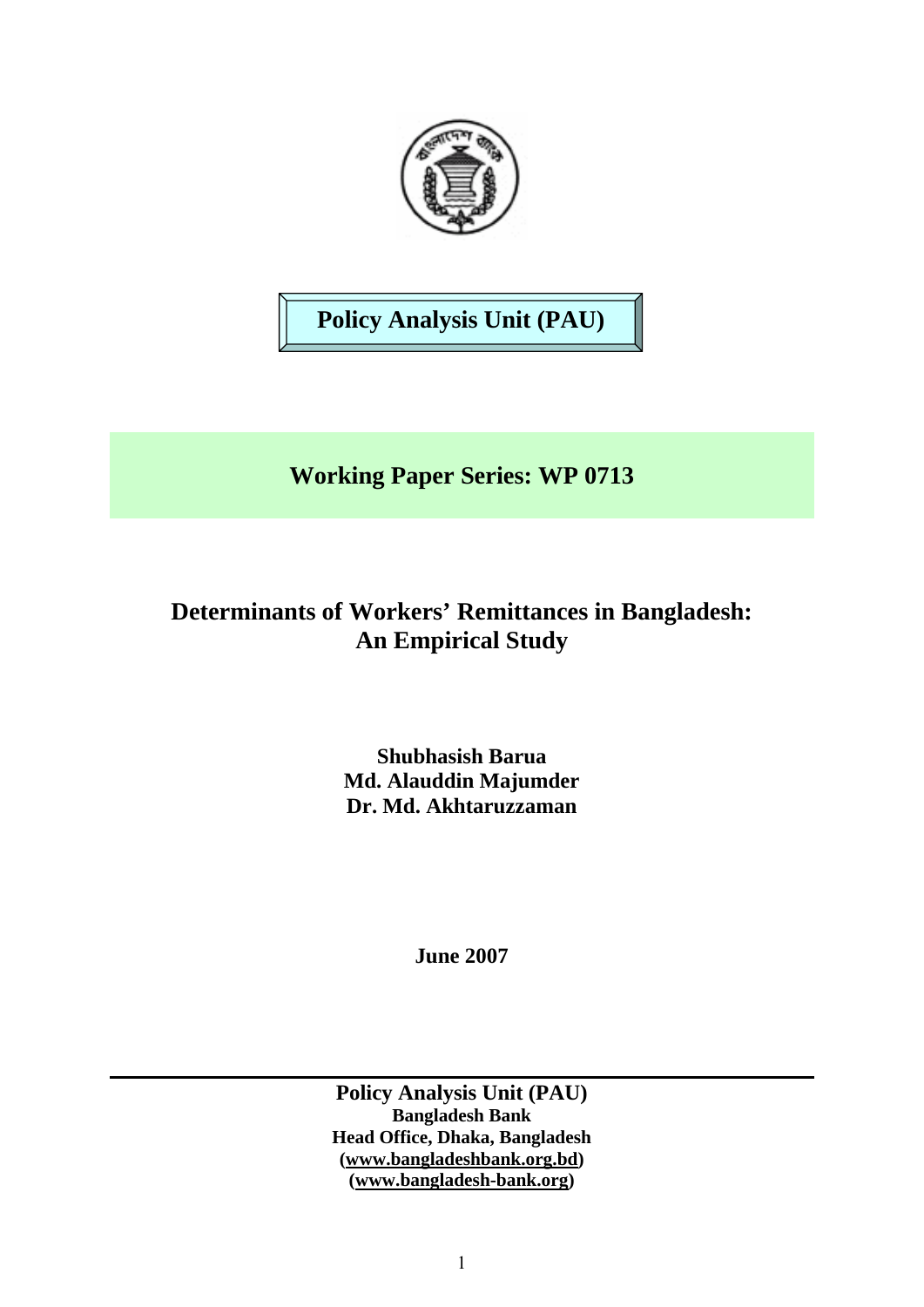

**Policy Analysis Unit\* (PAU)** 

**Working Paper Series: WP 0713** 

# **Determinants of Workers' Remittances in Bangladesh: An Empirical Study**

**Shubhasish Barua Md. Alauddin Majumder Dr. Md. Akhtaruzzaman** 

> **Research Economist Policy Analysis Unit Bangladesh Bank**

> > **June 2007**

# **Copyright © 2007 by Bangladesh Bank**

*\* In an attempt to upgrade the capacity for research and policy analysis at Bangladesh Bank (BB), PAU prepares and publishes several Working Papers on macroeconomic research every quarter. These papers reflect research in progress, and as such comments are most welcome. It is anticipated that a majority of these papers will eventually be published in learned journals after the due review process. Neither the Board of Directors nor the management of, or any agency of the Government of Bangladesh, however, necessarily endorses any or all of the views expressed in these papers. The latter reflect views based on professional analysis carried out by the staff of Bangladesh Bank, and hence the usual caveat as to the veracity of research reports applies.*

**[An electronic version of this paper is available at [www.bangladeshbank.org.bd](http://www.bangladeshbank.org.bd/research/pau.html)]**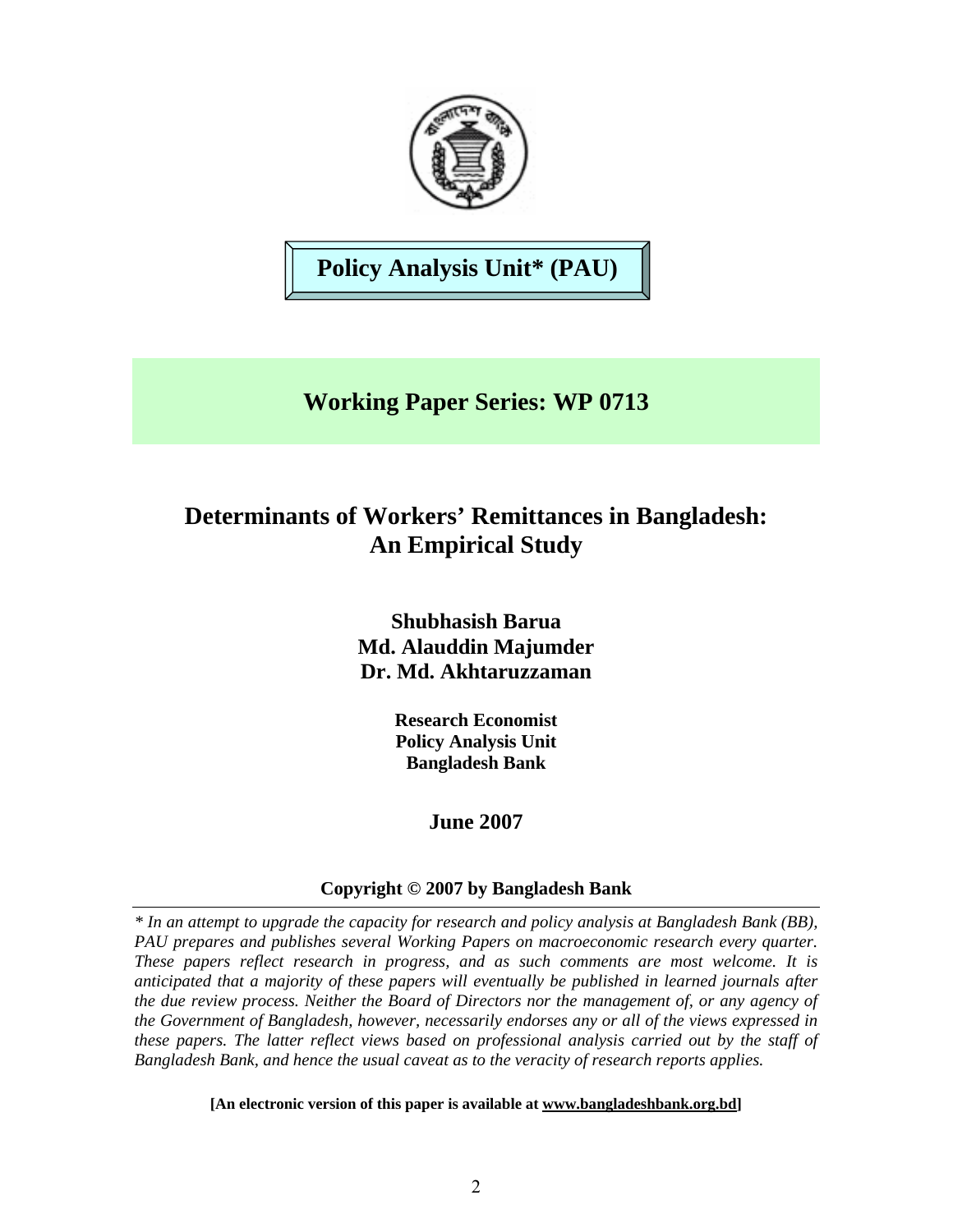# <span id="page-2-0"></span>**Determinants of Workers' Remittances in Bangladesh: An Empirical Study**

**Shubhasish Barua**[∗](#page-2-0) **Md. Alauddin Majumder**[∗](#page-2-0) **Dr. Md. Akhtaruzzaman**[∗∗](#page-2-0)

#### **Abstract**

The purpose of this paper is to identify macroeconomic determinants of inflow of workers' remittances in the context of Bangladesh. We used a balanced panel dataset of bilateral remittance flows from 10 major host countries (of Bangladeshi migrants') to Bangladesh over the 1993 to 2005 period. We found that income differential between host and home country is positively correlated with the inflow of remittances. We explained the above findings as an indication of altruistic motive to remit. On the other hand there are some indications of investment motive to remit in the dataset. Inflation differential between home and host country is also found to be negatively correlated with the inflow of remittances, indicating that higher inflation in home country relative to host country may have exerted some negative effect on workers' remittances. Devaluation of domestic currency or (increase in exchange rate) appeared to be positively correlated with the flow of workers' remittances in Bangladesh.

Keywords: Workers' remittances

JEL Classification:

 $\overline{a}$ 

<sup>\*</sup> The authors are Research Economists<sup>\*</sup> and Senior Research Economist<sup>\*\*</sup>, Policy Analysis Unit (PAU), Research Department, Bangladesh Bank, Dhaka, Bangladesh. The authors are grateful to Professor Syed M. Ahsan, WBI Resident Economic Adviser, Bangladesh Bank for giving valuable comments and guidance for the preparation of the paper. The valuable suggestions from Mr. Ghulam Murtoza, Ex-General Manager, Bangladesh Bank and the seminar participants at Bangladesh Bank are highly acknowledged.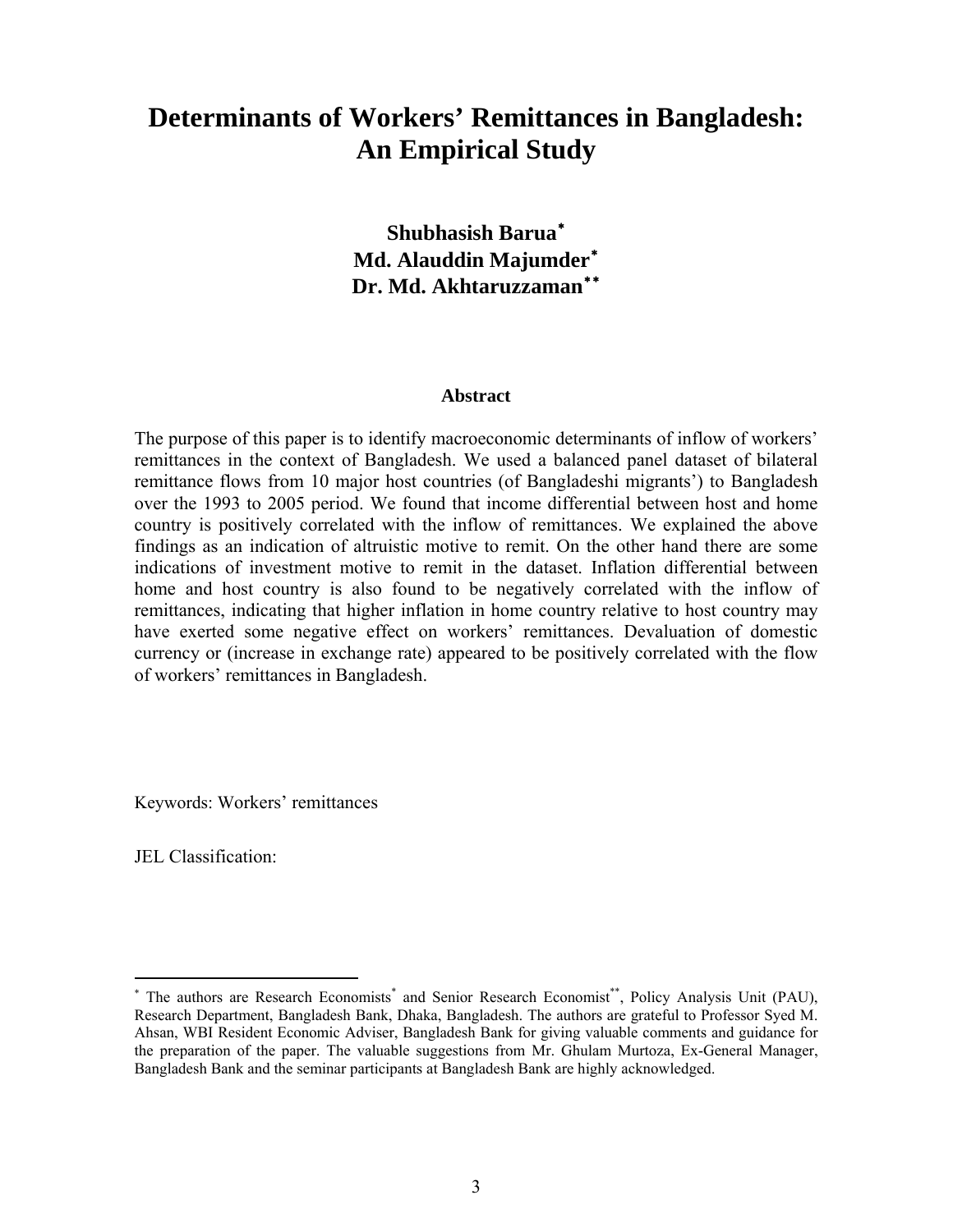### **1. Introduction**

Flow of workers' remittances in Bangladesh exhibited a continuously increasing trend over the last 30 years in both absolute and relative terms. While total remittance to Bangladesh was only USD 24 million in 1976, the amount stood at USD 6584 million in 2007. Bangladesh was the  $10<sup>th</sup>$  largest recipient of remittances among the developing countries considering the average for the period 1990 to 2005 (IFS, October 2007). It ranked 14th among all of the remittance-recipient countries in terms of the amount of remittances received in 2005 (Global Economic Prospects, GEP 2006, WB). Flow of worker's remittances in Bangladesh reached new heights at the end of fiscal year, FY07 as the remittance-GDP ratio jumped to 9.4 percent from 7.7 percent in FY06. Average remittances relative to imports and exports increased to 38 and 49 percent respectively during FY02-FY07 period from 22 and 31 percent respectively in FY97-FY01 period.

Remittance generates remarkable benefits for the home country economy in terms of macro and microeconomic impacts. The remitters, most of whom were once unemployed in the home country, are now getting employed in the host country, and on the other hand, the inward remittance is causing employment generation domestically by reinforcing national savings, capital accumulation and investment. Over and above the employment aspect, many other key macroeconomic variables in Bangladesh such as growth, poverty reduction, social security, BOP situation have proven to be significantly positively related to remittances (Murshid et. al. 2001, Deb 1988), Mahmud et. al. 1980, Das 1981), Mahmud 1988, Bruyan et. al. 2005). It is strongly opined in the Global Economic Prospects (GEP 2006, WB) 2006 that remittances have given rise to a decline in the poverty headcount ratio by 6 percentage points in Bangladesh during 1990-2006.

The amount of remittances arriving through the formal channel historically depends upon several factors playing important role in the decision matrix of the remitters. Macroeconomic variables such as home and host country GDP, exchange rate, interest rate, inflation, investment facilities for remitters etc. are considered to be important factors. The main thrust of this paper is to find out macroeconomic determinants of inflow of workers' remittances through formal channels in the context of Bangladesh. In doing so, the paper will provide a snapshot of channels, trends and patterns of remittances in Bangladesh. Throughout the paper 'remittance' will mean 'inward workers' remittances' through formal channels' unless mentioned otherwise.

We used a balanced panel dataset of bilateral remittance flows from 10 major host countries (of Bangladeshi migrants') to Bangladesh over the 1993 to 2004 period. This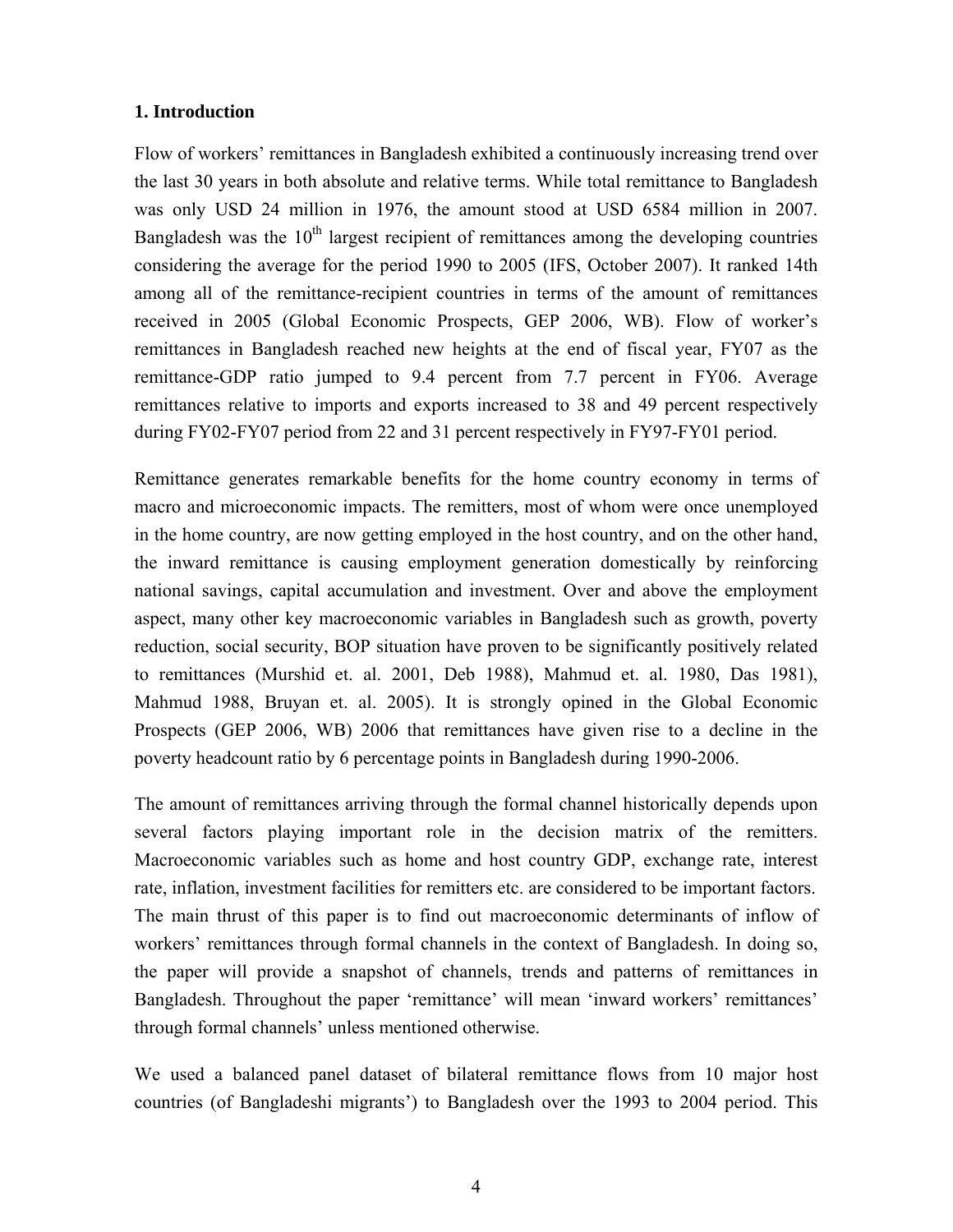data set allows us to explicitly test both the altruistic motive and the investment motive for remittance using a single estimation technique. Besides, effect of inflation differential between host and home country are also tested in an alternative model for remittance flows. Here the preliminary model takes into account all the 10 source countries' income differential, real interest rate differential along with other explanatory variables. In alternative models we used reduced set of six host countries which covers almost 80 percent of our migration stock.

After controlling for time and country fixed effects, it was found that there are good and consistent evidence of altruism in the dataset and the finding is robust to changes in the combinations of several explanatory variables. In addition little evidence of investment motive for remittance was found in our preliminary estimate from panel data model. However, in alternative estimations, which reduces the host country coverage (to six), some evidence of investment motive were noticed. By using different combinations of explanatory variables (excluding real interest rate differential but including inflation differential), we found that inflation (measured by Consumer Price Index) may have exerted some negative effect on the inflow of workers' remittances.

## **2. Channels Used in Sending Remittances**

In order to send remittances within the formal legal framework, remitters use such devices as demand draft issued by a bank or an exchange house, travelers' check, telegraphic transfer, postal order, account to account transfer, automatic teller machine facilities, electronic transfer and in kind. Along with the formal channels the informal channels also have a very vibrant existence in Bangladesh. Available devices in the informal channel are hundi, home bound friends and relatives, personally hand carried cash without declaration, and in the form of visa/work permit. Hundi is the most popular method of transfer among the unofficial channels. A study conducted by IMF revealed that during 1981-2000 total recorded and unrecorded private transfers to Bangladesh amounted to USD 34.5 billion and USD 49.6 billion respectively, meaning that the share of unrecorded remittances to Bangladesh was 59 percent of total (Bahar et. al. 2006). Another study by the World Bank estimated the share of informal channels to be 54 percent (GEP 2006, WB). It is evident from these two studies that about 54 to 59 percent of total remittances were transferred through informal channels. The dominance of unofficial channels in Bangladesh is due to the suitability of these channels (such as hundi) to meet remitters' needs. Compared to formal channels, the informal channels are not only less expensive but also more and easily accessible. The fact that informal agents can deliver money on short notice with almost no paper work and minimal commission requirement and can reach remote areas of the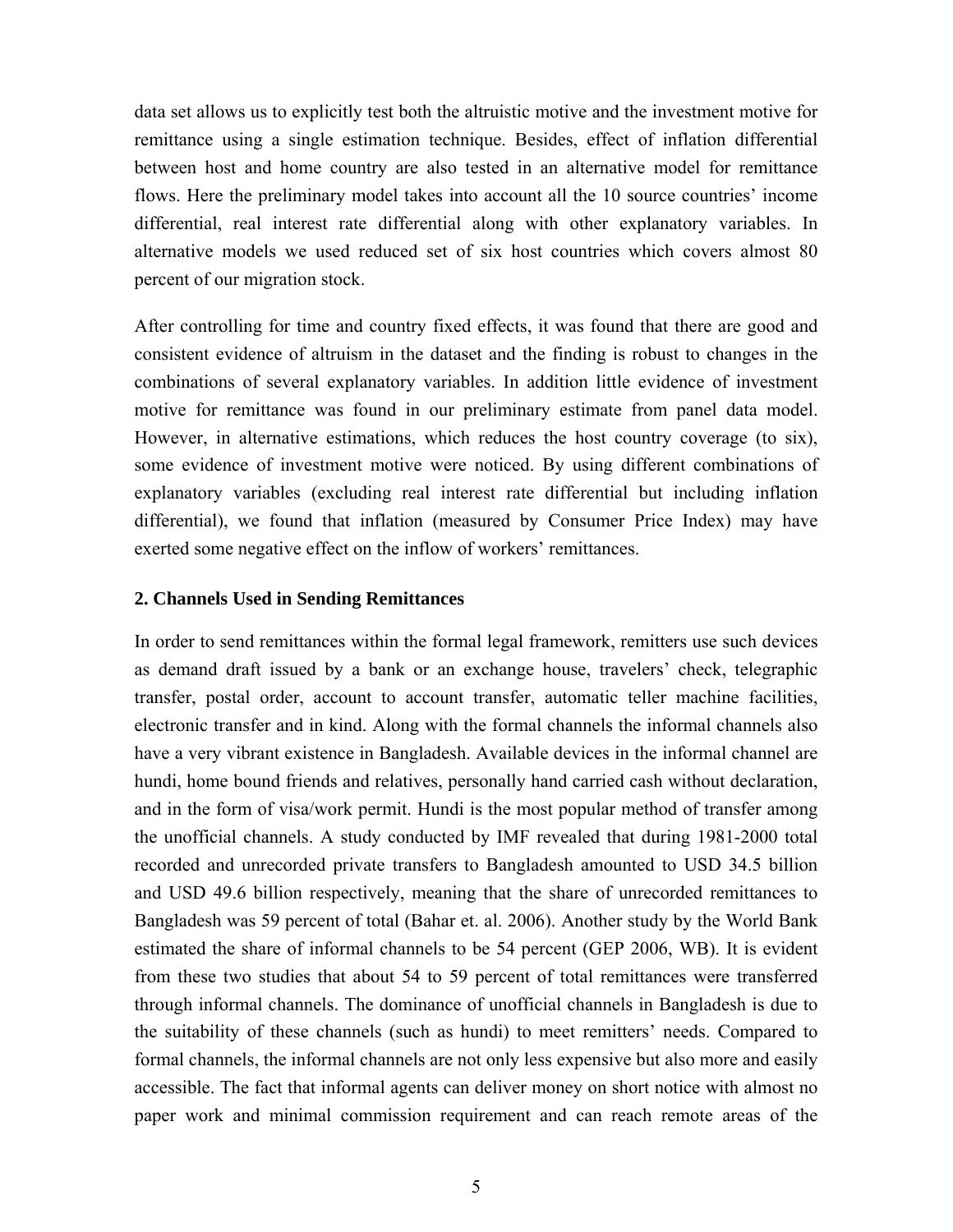country very easily makes the unofficial channels attractive to migrant workers and their families. However, if the informally sent remittances are made possible to be channeled through formal arrangement, the financial system would be in a position to make more efficient use of funds which could accelerate the country's economic development to a speedy pace.

The issue of choosing between the two channels (formal vs. informal) is significant for the economy because the extent of positive impact of remittances largely depends upon whether the remittances are coming in through formal or informal ways. Remittances sent using formal channel and informal channel have quite different implications. While in the case of remittances being sent through formal channels, the remitted foreign currencies clearly add to the home countries foreign reserve, it is highly unlikely to be so in the case of remittances using informal channels. In the latter case misuse of the hard-earned remittances is a possible consequence because informal channels are often believed to facilitate the smuggling trade across borders and other illegal financial activities. Persons intending to unlawfully transfer foreign currency abroad, black marketers, importers underinvoicing to avoid import tariff and providers of terrorist finance are reportedly the key purchaser of such funds. One other important point is that as remittances sent through informal channels are not documented they are not taken into account in the policymaking process. As a result, the adopted policies do not reflect the impact of those unofficially transacted remittances, and hence the policies taken in related areas have no reasons to work properly. In view of the above analysis, it is quite clear that to maximize the positive impact of remittances, authorities should concentrate on channeling remittances through formal arrangements. Variables inducing choice among channels would include, among others, sending cost, speed of transaction, level of simplicity in formalities, differential between official and kerb market exchange rate, strength of related legal framework etc.

## **3. Trends and Patterns of Remittances in Bangladesh:** *A brief migration history*

Bangladesh has a long history of migration and overseas remittances. It is reported that as far back as in 1942 Bangladeshi nationals had migrated to the port cities of London and Liverpool in the UK (Mahmood 1991). The British had a scheme of issuance of employment voucher to overseas workers seeking work abroad. The scheme, during the British regime, opened up a great opportunity for Bangladeshi workers to migrate to United Kingdom (UK). It is believed that thousands of Bangladeshis, especially from Sylhet, took the opportunity and created a flow of migration towards UK. For certain reasons, however, this flow had weakened by the 1960s and the direction of the migration flow changed in the 1970s. After the birth of Bangladesh, most Bangladeshi migrants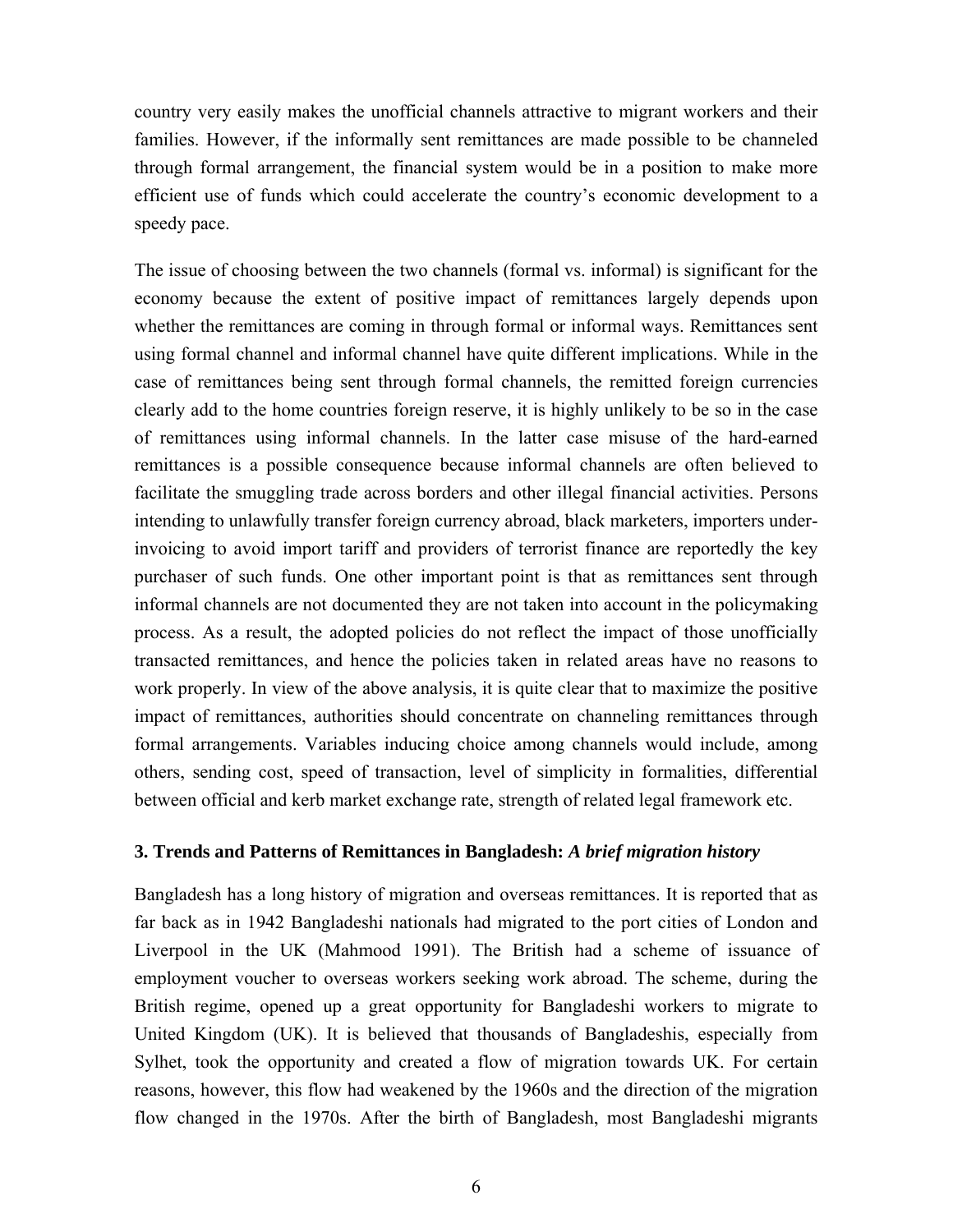<span id="page-6-0"></span>sought to look job to Middle East countries as well as selected EU destinations (mainly Germany). A tendency to find employment in developed countries like USA, Canada, Italy and in some Asian countries like Japan, Malaysia and Singapore was observed in the 1990s and onward. The process of migrating abroad from Bangladesh is continuing strongly till now. During the period 1976 to 2006, the migration of labour totaled 4.55 million with yearly migration being  $6,087$  in [1](#page-6-0)976 and  $3,77,591$  in 2006.<sup>1</sup> The huge increase in outward migration as indicated above makes Bangladesh as one of the major remittance recipient countries in the world.



**Figure 1: Trend of Remittances vis-à-vis Foreign Aid, Net FDI and Trade Balance** 

*Source: Constructed by the authors on the basis of data from various issues of Economic Trends, Bangladesh Bank Annual Report and Bangladesh Economic Review.* 

#### *Historical trend*

As Figure-1 shows, the absolute amount of remittances gradually swelled over the years with very few incidents of minor declines. It is also evident from the figure that overseas remittances have been outpacing foreign aid and trade deficit for quite a few years and net Foreign Direct Investment (FDI) for the whole period under study. This implies that remittance is in the leading position among all types of inflows and is large enough to compensate the typical negative gap between export and import in Bangladesh. In Bangladesh Bank's *Annual Report* 2003-04 it is opined that the recent boost in remittances has been attributed to the efforts to encourage remittances through official channel by adoption of measures such as opening of new exchange houses in source countries, expansion of drawing arrangements, setting an annual remittance threshold, close monitoring and supervision of banks, speeding up of delivery to the beneficiaries and more importantly, surveillance measures under the Money Laundering Prevention Act.

 1 Website of Bureau of Manpower, Employment and Training and Economic Trends, Bangladesh Bank.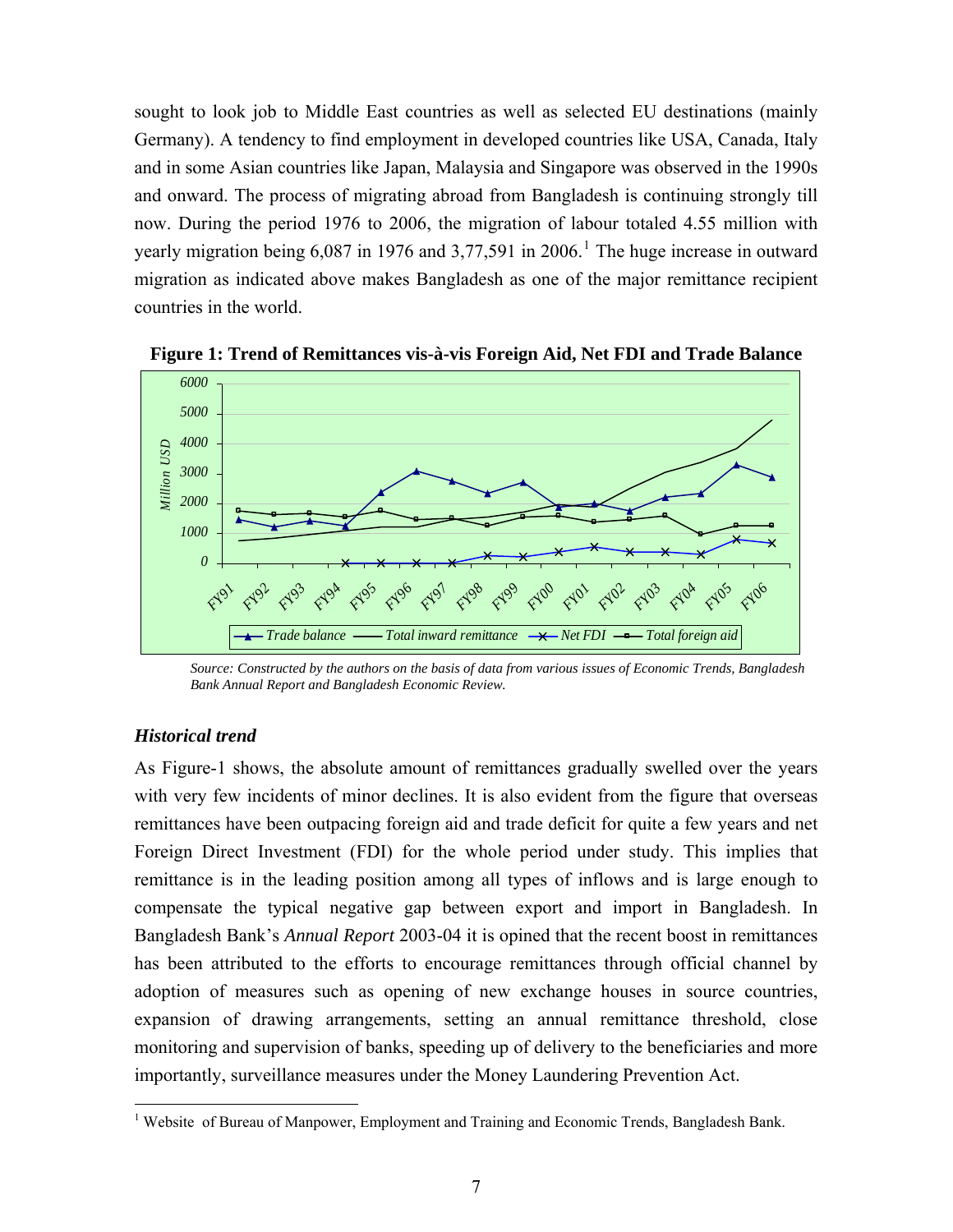*Resilience of remittance:* As demonstrated in Figure-2, remittance has proved to be the most stable and resilient amongst the external sources of income. It is categorically seen from the figure that while export, net FDI and foreign aid display unstable movement, remittances have maintained a relatively stable uptrend in spite of frequent economic shocks.



**Figure 2: Remittances: the Most Stable Source of External Income** 

*Source: Constructed by the authors on the basis of data from various issues of Economic Trends, Bangladesh Bank Annual Report and Bangladesh Economic Review* 

*Importance of remittance vis-à-vis other macroeconomic variables:* An interesting way of analyzing the dynamics of remittances is to examine the trend lines of remittances as a share of key macroeconomic variables such as export, import, GDP, Annual Development Program (ADP) etc. The figures as presented by Table-1 provide an idea about the relative importance of remittances relative to the key macroeconomic variables and the variation of this importance over time. According to the table, remittances in Bangladesh as a percentage of most key macroeconomic variables showed upward trend during the period from FY95 to FY06. Most importantly, the remittance-GDP ratio touched 7.75 percent mark in FY06 as compared to 3.5 percent in FY97. Over all, upward tendency of the share testify to the popular view that remittances are gradually providing more and more important contribution in our GDP over time.

*Source pattern:* Table-2, based on quinquennial data, gives an indication of the regionwise dynamics of remittances. As shown in the table, Middle-East region continues to maintain the lion's share (70 percent or above throughout except FY06) of remittances to Bangladesh with a slight downtrend since 1995-2000. The recent increase in health in ROW share and a fall in Middle-East share can be partly explained by a shift in migration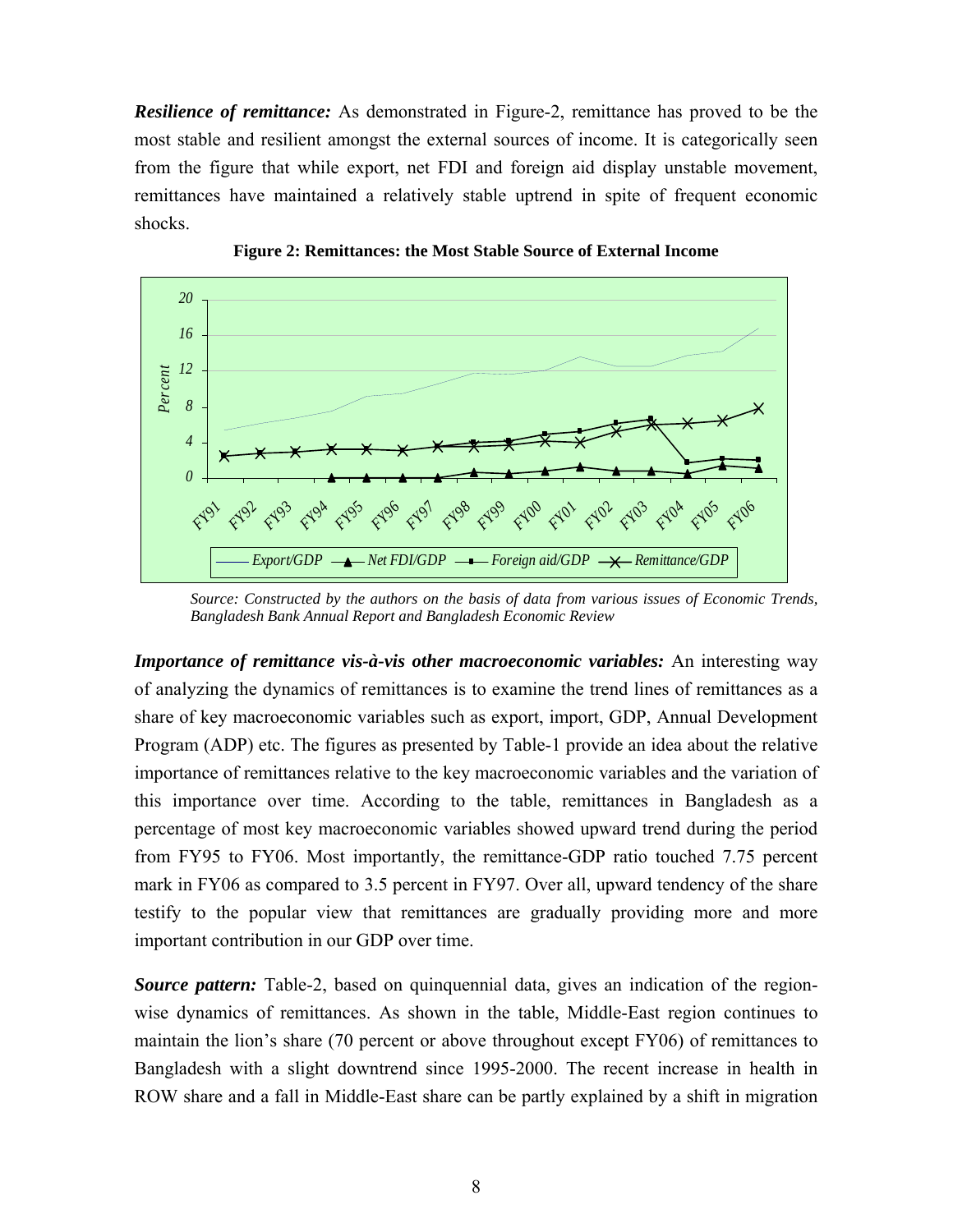towards countries like USA, Canada, UK, Germany, Italy, Japan, Malaysia, Singapore etc. This change in the pattern of migration has been brought about mainly by two intentions of the migrants: higher education and higher income. Apart from the migration surge, greater scrutiny by immigration and finance authorities especially in the USA and Europe after the 9/11 tragedy seems to be responsible for increasing share of ROW in remittances. Besides, remittances from Iraq, a middle-eastern country, have been nil since 1991-92, which contributed somewhat to the decreasing/increasing share of middle-east/ROW region.

| <b>Table 1: Remittances as Percentage of Key Macroeconomic Variables</b> |             |             |             |       |             |             |             |       |             |             |
|--------------------------------------------------------------------------|-------------|-------------|-------------|-------|-------------|-------------|-------------|-------|-------------|-------------|
| Year                                                                     | <b>FY97</b> | <b>FY98</b> | <b>FY99</b> | FY00  | <b>FY01</b> | <b>FY02</b> | <b>FY03</b> | FY04  | <b>FY05</b> | <b>FY06</b> |
| Remittances/Tax<br>revenue                                               | 45.0        | 46.0        | 52.0        | 57.0  | 52.0        | 66.0        | 71.0        | 70.0  | 74.0        | 87.0        |
| Remittances/<br>ADP                                                      | 57.0        | 63.0        | 66.0        | 63.0  | 63.0        | 102.0       | 115.0       | 118.0 | 126.0       | 186.0       |
| Remittances/<br>Domestic savings                                         | 22.0        | 20.0        | 21.0        | 23.0  | 22.0        | 29.0        | 32.0        | 31.0  | 32.0        | 38.0        |
| Remittances/<br>Domestic investment                                      | 17.0        | 16.0        | 17.0        | 18.0  | 17.0        | 23.0        | 25.0        | 25.0  | 26.0        | 31.0        |
| Remittances/<br>Export                                                   | 33.0        | 29.0        | 32.0        | 34.0  | 29.0        | 42.0        | 47.0        | 45.0  | 45.0        | 46.0        |
| Remittances/<br>Import                                                   | 21.0        | 20.0        | 21.0        | 26.0  | 22.0        | 32.0        | 35.0        | 34.0  | 32.0        | 36.0        |
| Remittances/<br>Trade deficit                                            | 54.0        | 65.0        | 63.0        | 105.0 | 94.0        | 141.0       | 138.0       | 145.0 | 117.0       | 167.0       |
| Remittances/<br>Reserve                                                  | 87.0        | 89.0        | 112.0       | 122.0 | 144.0       | 158.0       | 124.0       | 125.0 | 131.0       | 138.0       |
| Remittances/<br><b>GDP</b>                                               | 3.49        | 3.46        | 3.73        | 4.14  | 4.01        | 5.26        | 5.90        | 6.17  | 6.37        | 7.75        |
| Remittances/FDI                                                          | 92.2        | 61.3        | 86.1        | 51.0  | 34.2        | 64.0        | 81.4        | 122.2 | 48.1        | 71.3        |
| Remittances/<br>Foreign aid                                              | 100.0       | 116.0       | 116.0       | 124.0 | 137.0       | 200.0       | 193.0       | 353.0 | 306.0       | 388.0       |

*Source: Constructed by the authors on the basis of data from various issues of Economic Trends, Bangladesh Bank Annual Report and Bangladesh Economic Review.* 

| Table 2: Region-wise Remittances (%) |         |         |         |           |         |         |  |
|--------------------------------------|---------|---------|---------|-----------|---------|---------|--|
| Area                                 | 1880-85 | 1985-90 | 1990-95 | 1995-2000 | 2000-06 | 2006-07 |  |
| Middle-East                          | 72      | 70      | 75      | 74        | 73      | 66      |  |
| <b>ROW</b>                           | 28      | 30      | 25      | 26        | 27      | 34      |  |
| Total                                | 100     | 100     | 100     | 100       | 100     | 100     |  |

*Source: Constructed by the author on the basis of data from various issues of Economic Trends.*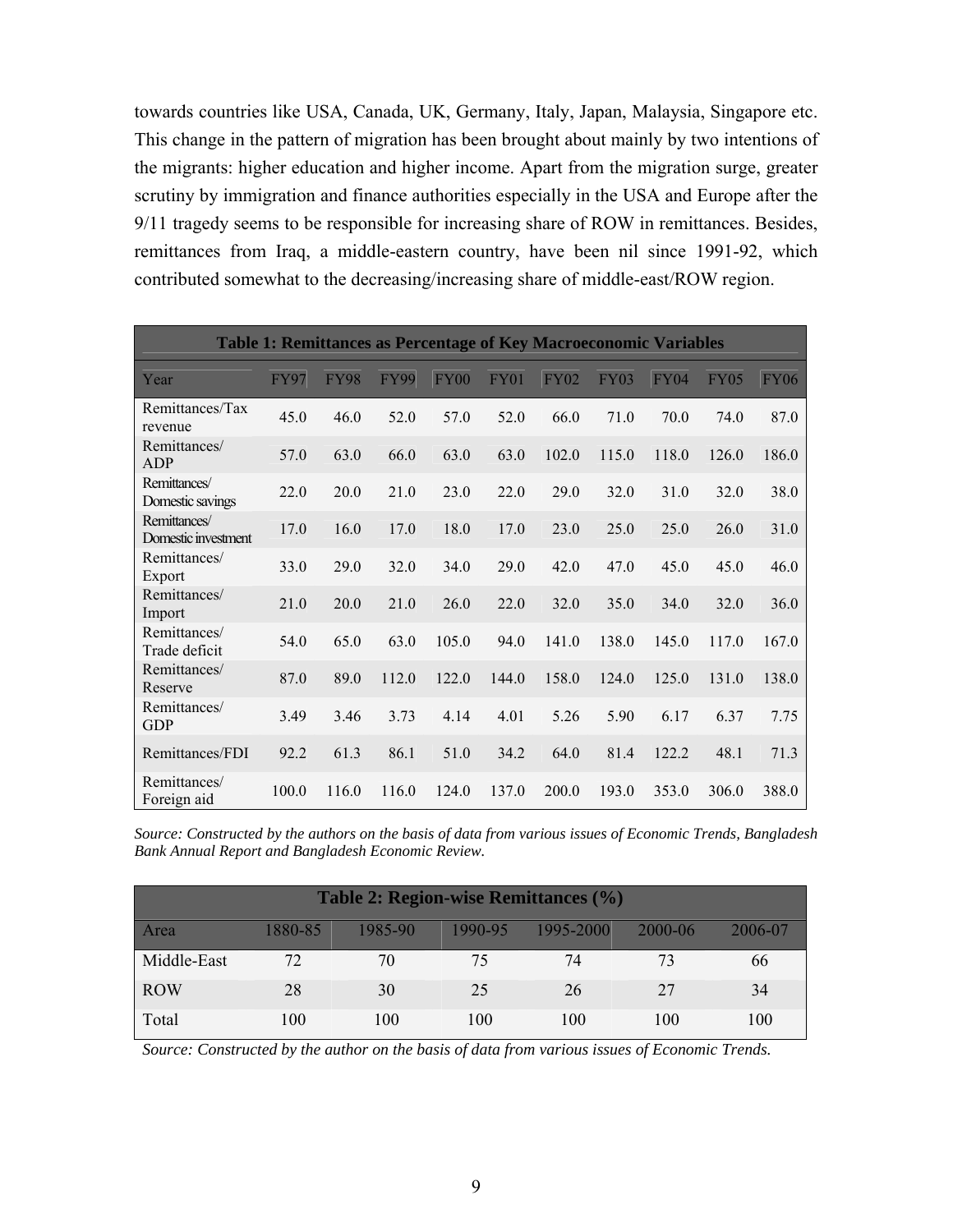Another important feature of source pattern of remittance is that the Kingdom of Saudi Arabia (K.S.A.) dominates the remittance flow among the Middle-East region. As figure-4 depicts, in FY06, K.S.A. took the lead with 53 percent contribution in our remittances coming from Middle-East followed by U.A.E and Kuwait with comparatively with lower contribution of 18 and 16 percent respectively. In the case of ROW, key contributions are made by U.S.A and U.K. It is seen from Chart-5 that U.S.A captured the highest, 46 percent, and U.K. remained just behind it with a significant 34 percent contribution in the year 2005-06.



**Figure 3: Remittance from Middle East in FY06 Figure 4: Remittance from ROW in FY06** 

*Source: Constructed by the authors on the basis of data from various issues of Economic Trends.* 

Considering all countries together it is found that again K.S.A. is the largest provider of remittances to Bangladesh. Figure-5 demonstrates the relative share of source countries in the remittance basket in FY06. According to this Chart, K.S.A had a sizeable 35 percent share as compared to the countries like U.S.A, U.A.E, Kuwait and U.K contributing 16, 12, 12 and 10 percent respectively.



**Figure 5: Remittance from All Countries in FY06** 

*Source: Constructed by the authors on the of basis data from various issues of Economic Trends.*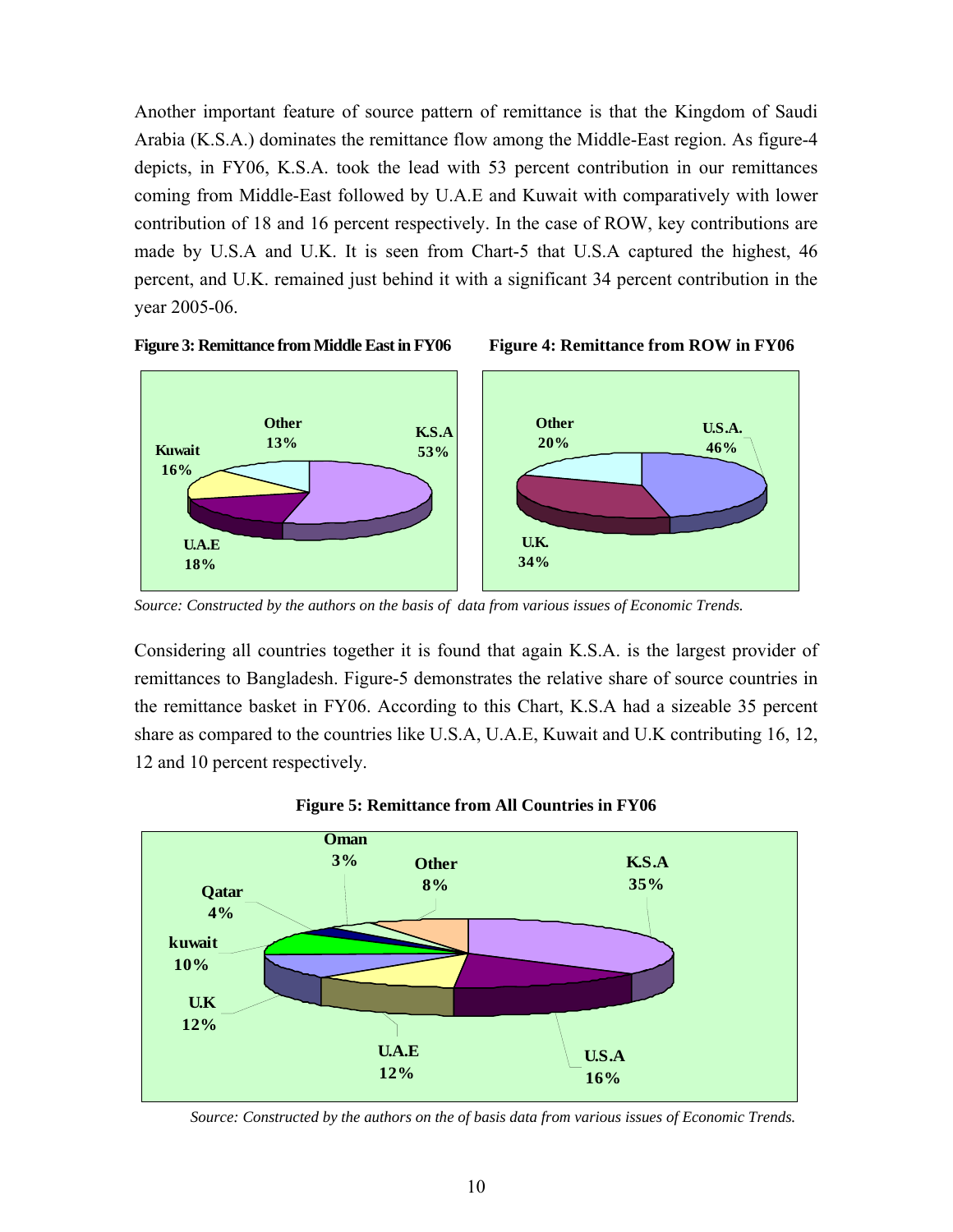## **4. Literature Review**

Literature on the determinants of remittance may be grouped into three main categories depending on the approaches they focus. One category uses 'altruism approach', which deals with the variables relating to the economics of the family including the length of stay in the host country, household's income, employment of other household members, migrant's marital status, migrant's education level, severity of family needs, etc. Some other papers focus on the 'portfolio approach' which views remittance as similar to capital flows. In this approach, variables typically of macroeconomic nature such as GDP of home and host countries, rate of inflation, interest rate differential, exchange rate etc. are hypothesized as determining factors of remittances. Literature of the third category, on the other hand, include a mix of two approaches in their analysis.

An IMF study (Chami, et al, 2005) based on panel data (annual) of 87 countries during the period 1980-2003 suggests that while host country GDP has statistically positive impact on remittances, home country GDP, presence of multiple exchange rates and black market premia, restrictions on holding foreign exchange deposits have significant negative impact on the same. Variables like financial development, political risk, law and order, relative investment opportunity were found to be of little significannce in influencing inward remittance flows. The study also estimated that removal of all exchange rate distortions led remittances to increase by 1-2 percentage points of GDP, implying that policies and regulations have important bearing on the inflow of remittances. This point is corroborated in Bruyn and Kuddus (2005). In his view, remittances through formal channels were bolstered by anti-terrorism policies adopted by international communities.

The World Bank's report (GEP 2006) identifies remittance cost, attitude of host countries towards migrants' financial matters, employment opportunities in the host countries, cost of living in the host and home countries, government policies in host and home countries as crucial factors affecting remittances. In the home countries, such policy variables include tax exemption for remittance income, easing recipients' access to financial services, incentives to attract investments by the diasporas, easing access to foreign exchange, lowering import duties and support for the projects of migrant.

Schiopu and Siegfried (2006), analyzed determinants of flow of workers' remittances from 21 Western European countries to 7 European neighbouring countries. In their data set they found that altruistic motive is important for sending remittances, while investment motive is not significant. Moreover, average remittance per migrant increases with increase in the migrants' skill level but decreases with rise of the share of informal economy host countries.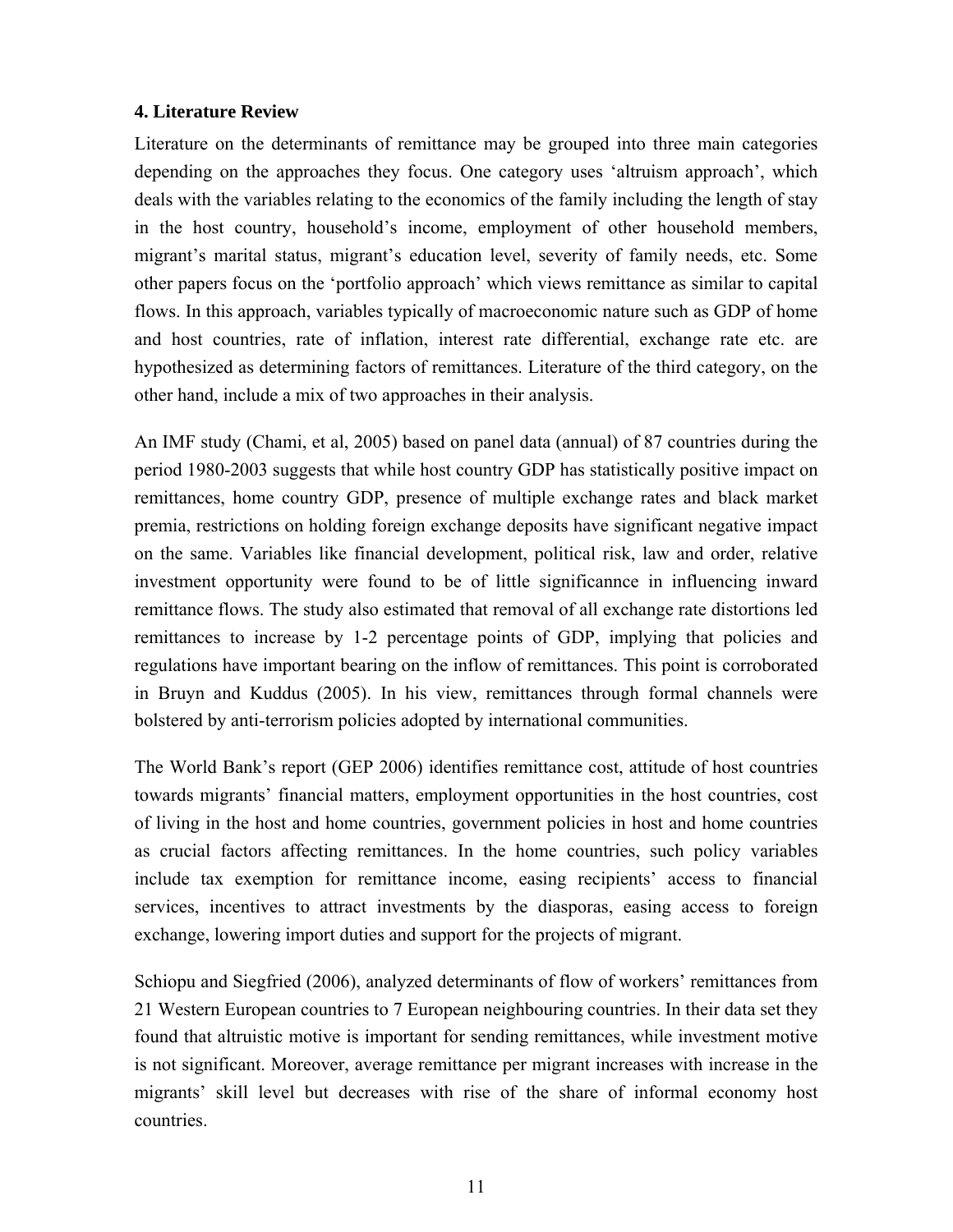Bouhga-Hagbe (2006), investigated the role of altruism in workers' decision to remit in some selected countries (in the Middle East and Central Asia). Using Johansen cointegration technique for individual countries, the author found that remittances tend to be negatively correlated with agricultural GDP in the long run; reflecting the dominance of the role of altruism in workers' decision to remit. Chamon, Semblat and Morant (2005) find results partly similar to that of the IMF study (2005) in case of Samoa. Their results indicate that depreciation of domestic currency and growth in the host country have positive impact on remittance, while growth in the home country has negative impact. The negative association between home country growth and remittances implies the counter cyclicality of remittances. It also implies the presence of the consumption motive behind the decision to remit.

The counter cyclical nature of remittances also appeared to be evident in a study undertaken by Quartey and Blankson (2004). They showed that migrant remittances in Ghana increase in times of economic downturn and vice versa. Similar behavior of remittances is also confirmed by an IMF study by Chami, Fullenkamp and Jahjah (2005). Factors determining remittances listed by Puri and Ritzema (1999), Sophism and van Doorn (2003) include number of workers, wage rates, economic activity in the host and the home countries, exchange rates, relative interest rates in the host and home countries, political risk, facility for transferring funds, marital status, level of education of the migrants, number of dependents, length of stay in host country, household income level, personal situation and available savings.

Siddiqui and Abrar (2001) focused on the cost aspect of remittance. They argue that cost is not a significant factor, rather the efficiency of workers, existence of smuggling, exchange rate differentials and need for recruitment fees in the destination countries which seem to be highly influential in choosing between formal and informal channels. The World Bank (2006) mentions about a survey of Tongan migrants in New Zealand conducted by Gibson, McKenzie, and Rohorua (2005). The result of the survey runs sharply counter to the view of Siddiqui and Abrar (2001) regarding cost. The overall cost-elasticity of remittances with respect to the fee was estimated to be as significant as -0.22 in that survey. It is however, confirmed by the World Bank survey on Senegalese migrants in Belgium that the estimated elasticity applies only to high cost corridors.

Vargas-Silva and Huang (2005) wanted to see the relative effectiveness of host and home countries' economic conditions considering data of several countries. They observe that remittances are more responsive to host country's economic conditions than to economic conditions of home country. Results of another study by Silva (2005) reveal that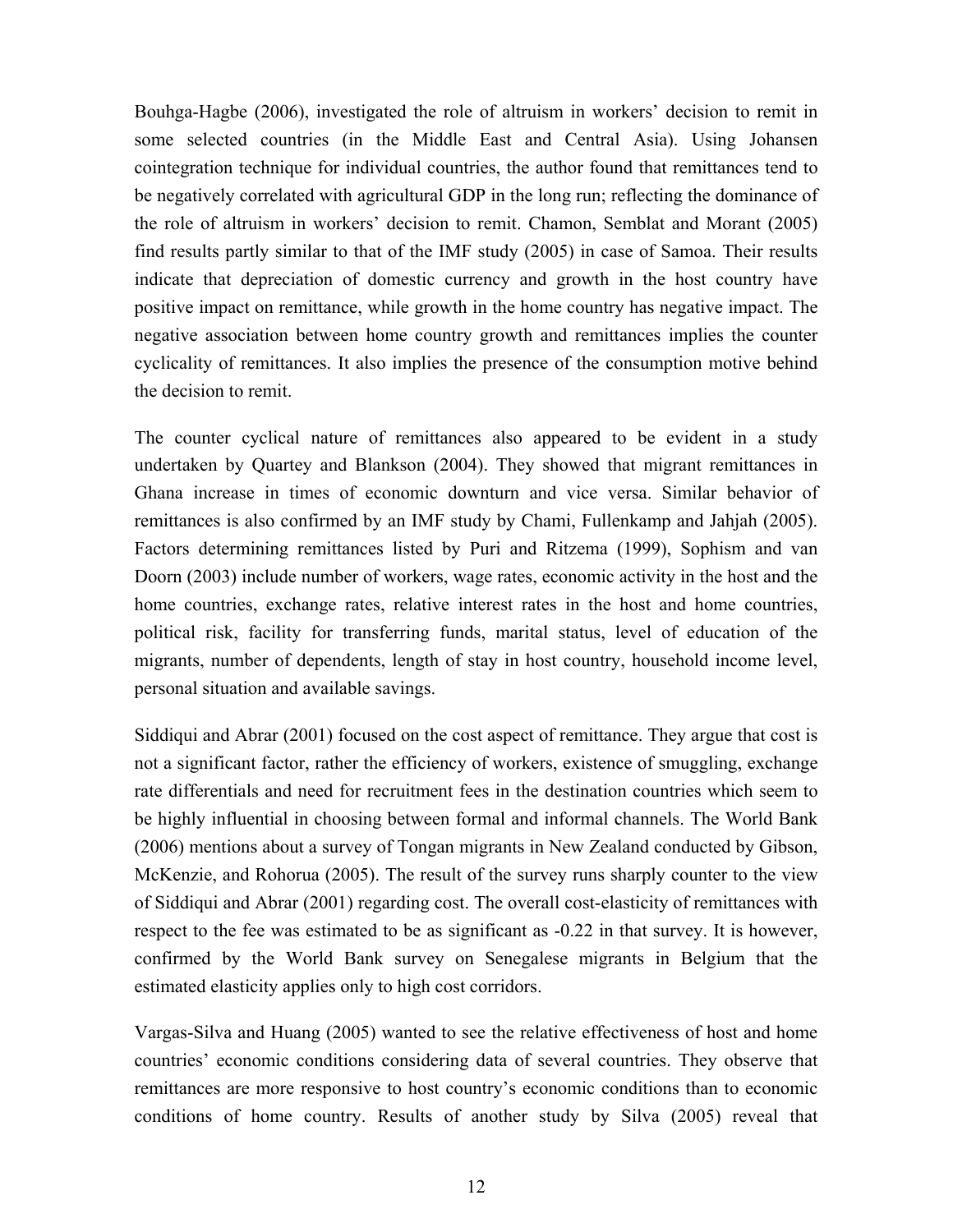remittances have positive association with home country currency depreciation and negative association with exchange rate volatility. The fact that demographic factors affect the level of remittances is also confirmed by this study. Besides, the study provides mixed evidence regarding the relationship between GDP per capita of the home country and remittances. Gupta (2005) in studying the case of India finds that increase in migration and total earnings of migrants can explain the growth of remittances. According to this study, economic conditions of home and host country have negative and positive impacts on remittances respectively. Study by Hyder (2002) on remittance inflow to Pakistan shows that higher premium in the kerb market causes a detrimental effect on remittance. The study also identifies level of efficiency and speed of transaction as important variables in explaining remittance behavior.

Aydas, Neyapti and Metin-Ozcan (undated) argue on the basis of their empirical study for the 1965-93 period that in Turkey black market premium, inflation and military regime influence remittances negatively. Besides, both consumption smoothing and investment motives remain effective with the latter being more prevalent after the 1980s. Rahman (2003), seeking to ascertain the determinants of outward remittances from Kingdom of Saudi Arabia (KSA), found remittances to be insensitive to interest rate but pro-cyclical with the host country economy.

The above discussion on the recent empirical literature on workers' remittances suggests that altruism tended to play an important role in workers decision to remit. However, impact of other macroeconomic variables (e.g., interest rate differential, inflation differential) on such decision is not clear-cut. The present study develops a simple empirical model of macroeconomic determinants of workers' remittances to shed further light on the issue in the context of Bangladesh.

## **5. Methodology, Variables and Data**

As previously mentioned, remittances are frequently analyzed using two broad approaches to remit, namely, *altruism* and *portfolio*. Altruistic motive to remit is described as the migrants concern for their families' welfare at home. The *portfolio* approach (investment motive to remit) describes remitters' intention to diversify portfolios between assets of remittance sending and receiving countries e. g., such as buying real estates in the home country. In this study we combine the altruistic and investment motive to remit by formulating a remittance-determination model. Variables are selected according to the objective of the study and in line with the existing literature in this field. The remittancedetermination model used in this study can be represented by following functional form: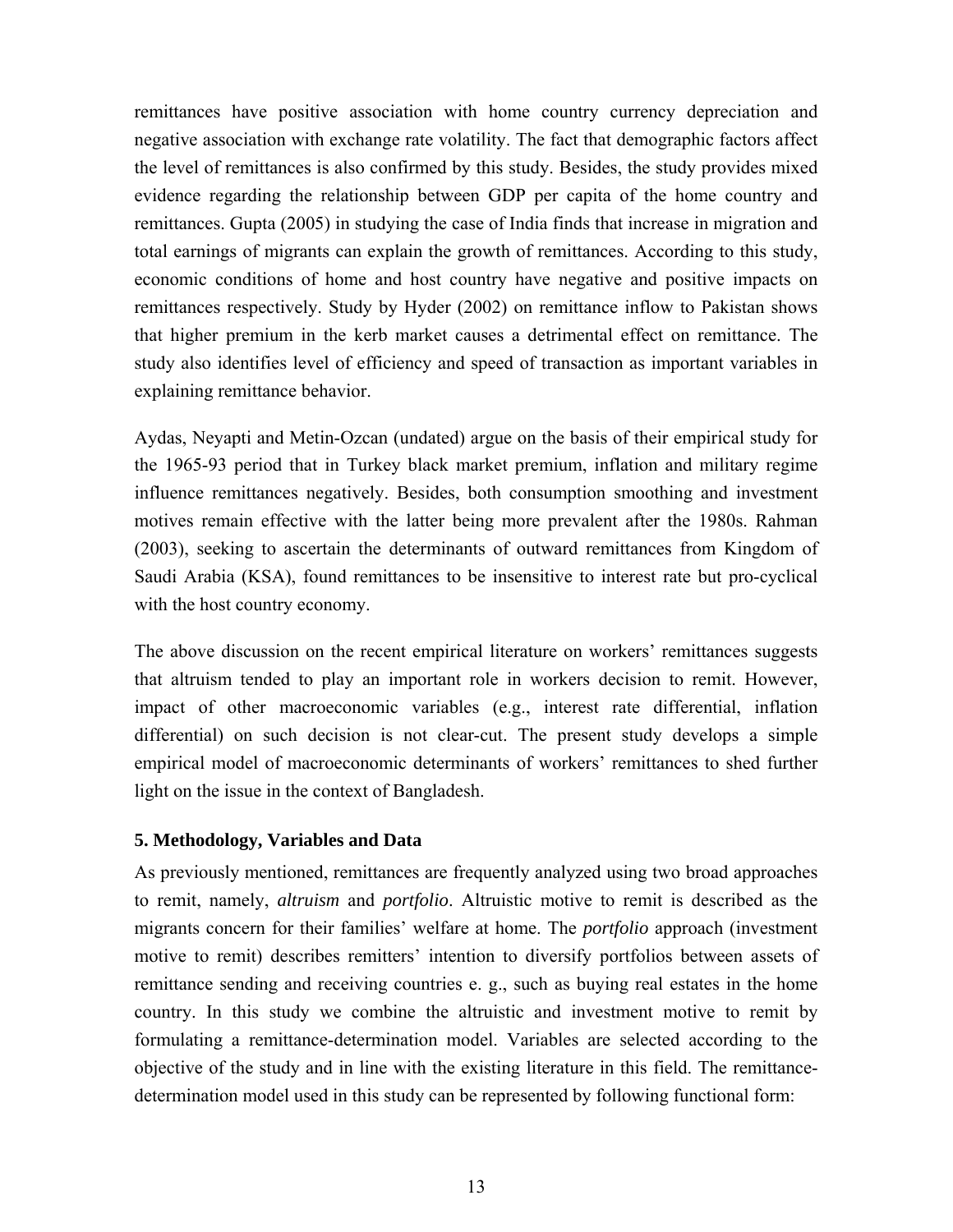#### <span id="page-13-0"></span>**Definition of the variables in the model**

*Workers' remittances:* Workers' Remittances are generally defined as the amount of money sent to the home country by its citizens working abroad. Data on inflow of workers' remittances to Bangladesh are obtained from two sources namely Bangladesh Bank and BMET, where the first one reports inflow of worker's remittances in each fiscal year and the second one in the calendar year format.

*Migration stock:* It is commonly believed that increase in the number of migrant workers abroad is directly correlated with level of remittances. However, compositional features of migrants are also important in determining the amount of remittance sent home (GEP 2006, p-92, WB). One such feature is the mix of temporary and permanent migrants, where the first category is deemed to send higher proportion of their income. Another aspect of migration composition is the skill mix; the effect of which is not clear-cut in the literature reviewed earlier. It is argued that low skill workers tend to send a higher proportion of their lower income (GEP 2006, WB); on the other hand, a negative relationship between unskilled workers and remittances may appear, resulting from the positive relationship between income and human capital (Schiopu and Siegfried, 2006). The latter found that a higher share of unskilled labour reduces the average remittance size, which they interpreted as a reflection of small earning of unskilled workers from which to remit.<sup>[2](#page-13-0)</sup> As we do not have disaggregated (by temporary or permanent workers or level of skill) bilateral data of migration flows we could not consider the impact of such factors in the model discussed below.

*Host country economic condition:* Prospective economic scenario in the labor importing countries may raise existing migrant workers' wages and generate positive impetus on demand for low-cost foreign workers. Consequently, present and future flow of remittances can increase in the migrants' home country. The future flow can be even greater with the higher number of migrants sent abroad, depending on the home country's ability to negotiate with the host countries. However, the match between prospective workers' skill level and the demand of host countries would also be crucial for future remittance potential. Many studies found significant relationship between host countries' output (world output) with the flow of remittances.

<sup>&</sup>lt;sup>2</sup> Detail description is presented in the appendix on construction of migration stock variable.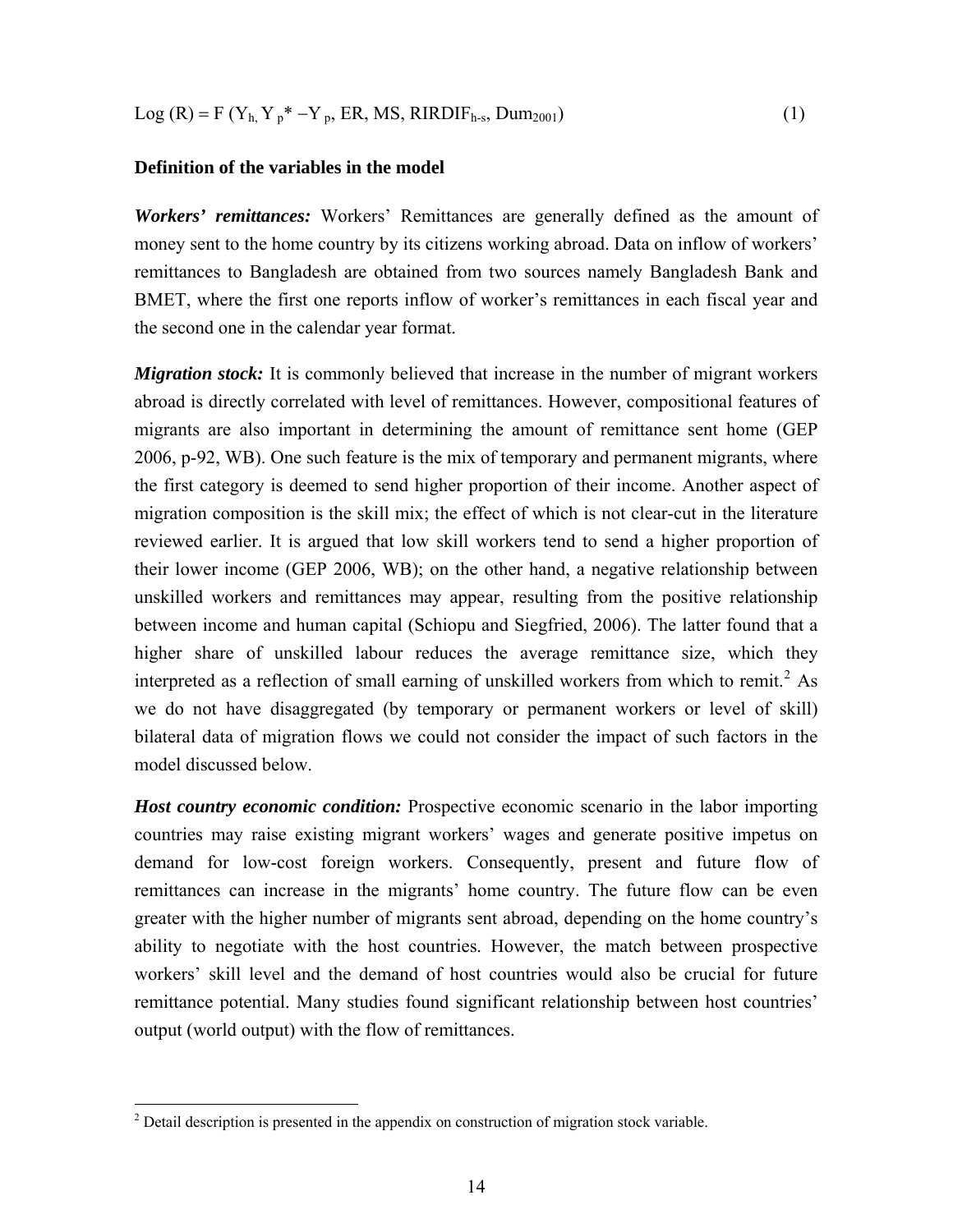*Home country economic condition:* Economic condition in the migrants' home country is considered as one of the important determinants of workers' remittances. As altruistic motive is believed to play a prominent role in sending remittances, adverse economic situation in the migrants' home country, which resulted in a fall in family income at home may lead to a surge in inflow of remittances. Since we are considering the flow of remittances from multiple source countries to one home country we do not use home country economic activities directly in our model, rather, we use income deferential between host and home country to reflect the altruism motive to remit (Schiopu and Siegfried, 2006).

*Income differential:* As a measure of income differential between host and home country, the ratio of host (i) and home country GDP at purchasing power parity (PPP) is used. The advantages of using this measure of income differential over other measures (such as GDP at nominal or real term) are that it accounts for non-tradeables. Proper valuation of nontradeables does mater in the decision matrix of remitters because they send remittance presumably for purchasing goods and services at home (Schiopu and Siegfried, 2006). If the estimated coefficient of this variable is positive, then one can argue that the flow of remittances has a tendency to increase during the economic downturn in home. Chami et al (2005) used the difference between home and host country (US) per capita output to reflect the altruistic motive in their empirical model. Schiopu and Siegfried (2006) used the ratio of GDP per capita in USD at PPP as a proxy for the income differential.

*Dummy variables:* Many surveys (GEP 2006, WB) documented that the recent worldwide surge in the flow of workers' remittances has been brought about mainly by regulatory tightening following the terrorist attack on USA on September 11, 2001. Two different factors are supposed to have contributed in this regard; one is the increase in monitoring by financial regulators on remittance service providers, which caused a shift of remittances from informal to formal sources. Another may have resulted from the uncertainty of deportation among undocumented migrants, inducing them to send a larger proportion of their income. Gupta (2005) included a dummy variable (D2001) to reflect post September 11, 2001 effect, however, found no unusual pattern in remittances. Therefore, D2001 takes the value of 1 for 2001-2004 period for inflow of workers' remittances from USA and UK in the empirical analysis to follow.

*Inflation Differential:* Higher inflation in the home country relative to host country can increase or decrease the flow of remittances. Higher inflation at home, which reduces the purchasing power of migrants' family, can induce migrants to send more remittances. On the other hand, it also represents more risk and uncertainty in the home country relative to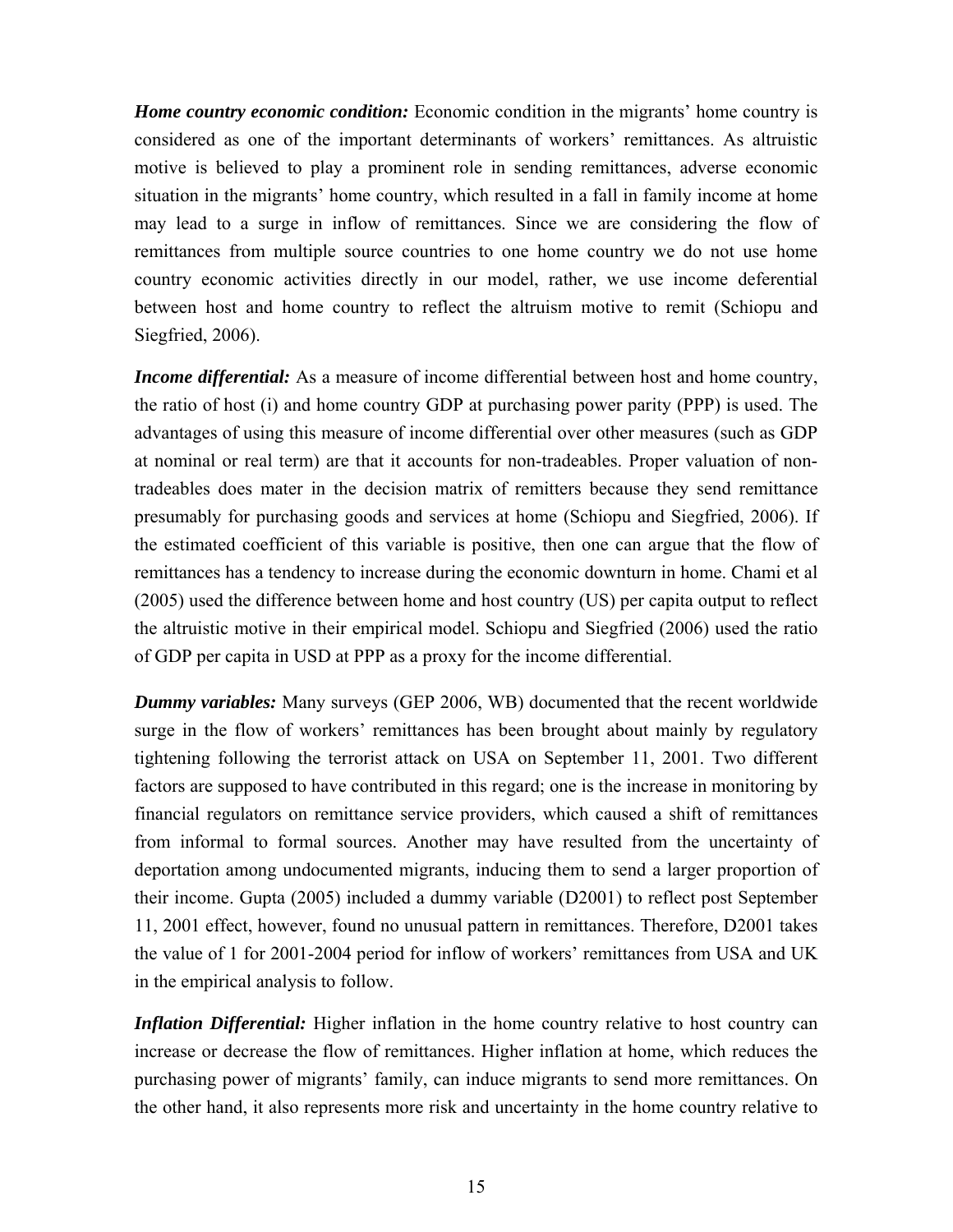<span id="page-15-0"></span>host country, thereby discouraging them to send more remittances. Inflation differential is constructed by using the difference between annual percentage change in the consumer price index of home and the host country.

*Return on financial assets:* If remittances are influenced by investment motive then the level of remittances should be correlated with the return on financial assets. Therefore, the amount of remittances in home country can be negatively correlated with the host country real interest rate or positively correlated with the home country real interest rate. Increase in real interest rate differential between home and host country should have effect on the level of remittances, assuming equal market risk in both countries. We used return on short-term financial assets (3-month deposit interest rate) minus inflation (consumer prices) as a proxy to estimate the real interest rate of host and home country. Interest rate differential is the home country real interest rate minus host country real interest rate.

*Exchange rate:* Bilateral exchange rate between host and home country plays an important role in workers' motive to remit. Two opposing effects may arise as a result of exchange rate depreciation; namely, *wealth effect* and *substitution effect (Bouhga-Hagbe, 2004)*. Depreciation or devaluation of home currency reduces the prices of goods and services in the foreign currency, which allows a remitter to buy more foreign goods rather than domestic ones. On the other hand, the remitter is better-off as her income increases in the domestic currency, thereby encouraging her to buy more goods (including real estates) and services in home country. *Bouhga-Hagbe (2004)* points out that even though depreciation may temporarily increase the flow of workers' remittances in the home country, in the long run, it might undermine remitters' confidence in the economy.<sup>[3](#page-15-0)</sup> It may be noted that significant depreciation of domestic currency in the floating regime also played a key role in the recent surge in workers' remittance in the country.<sup>[4](#page-15-0)</sup> Bilateral exchange rates are calculated using the ratio of BDT/USD exchange rate and host country's rate with USD, obtained from the IFS online database. There is a possibility that the exchange rate may become endogenous to remittances (higher amount of remittances may lead to stronger currency). But the sample used in this study, mainly comprises of the fixed exchange rate regimes. Secondly, domestic currency experienced continuous devaluation against most of the major currencies of the world in the face of increasing pressures in the balance of

 $\overline{a}$ 

 $3$  Here it can also be argued that remitters' degree of attachment to the home country plays a role in shifting the level of remittances with the depreciation of domestic currency. With high level of attachment to the family in the home country, they may send more money to buy real estate and other tangible goods or for saving at home in domestic currency.

<sup>&</sup>lt;sup>4</sup> Depreciation of dollar against major currencies (specially against Euro) increased the dollar value of nondollar remittances over time (GE, 2006, WB).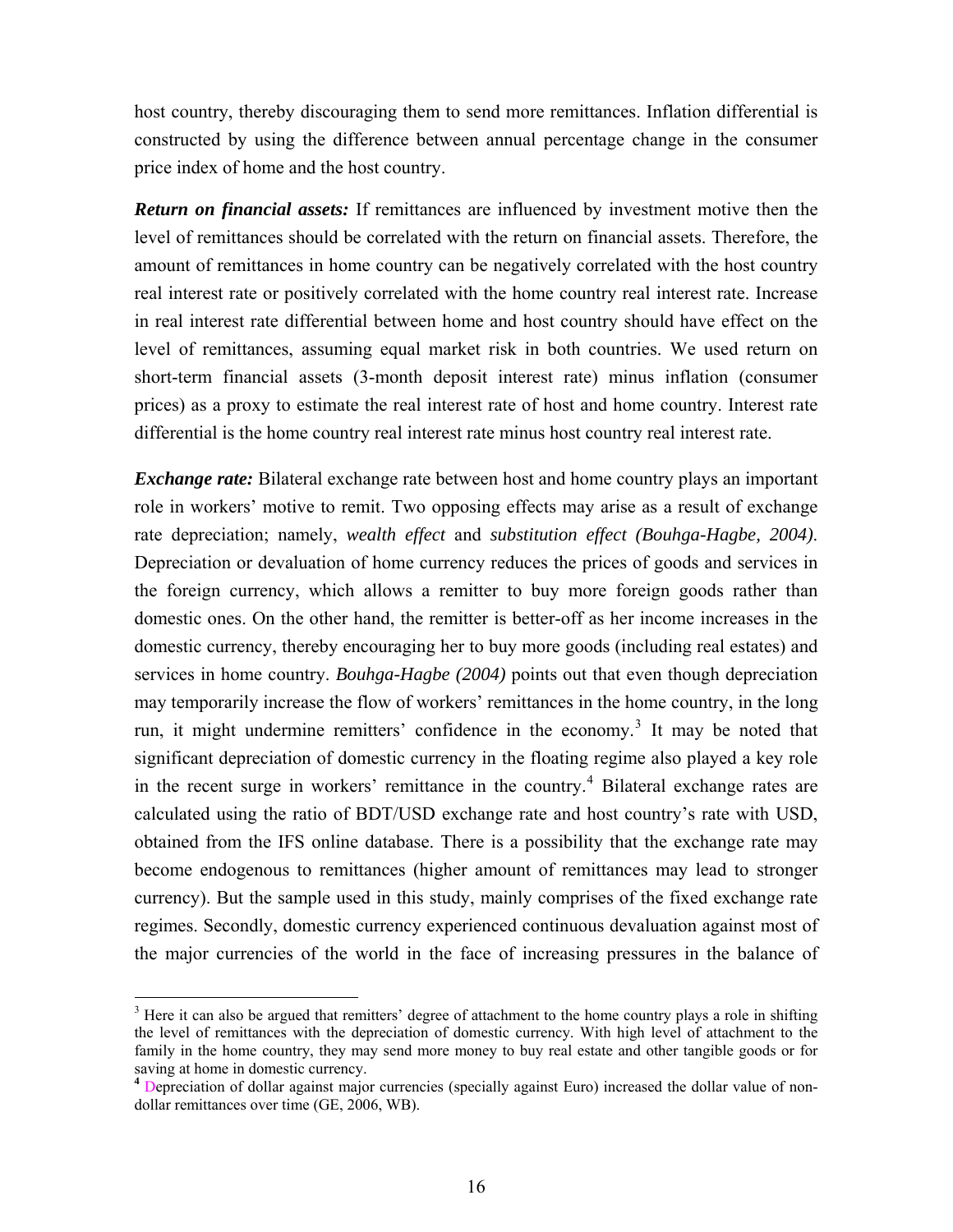payments. Under the above circumstances it is unlikely that the increasing flow of remittances lead to a stronger currency in our sample and in the period examined.

## **5. Empirical Results**

Remittance-determination model is estimated using a balanced sample of bilateral remittance flows from 10 major host countries (of Bangladeshi migrants') to Bangladesh over the 1993 to 2005 period. Our estimation of balanced panel takes into account unobservable variations across cross-section and periods by including host country specific and period specific dummy variables. The model is estimated by using feasible GLS method (with cross-section specific weights) to account for heteroskedasticity across cross sections.

Our main variable of interest, namely income differential between host and home country is found to be positively correlated with the inflow of remittances to Bangladesh in all the regression results. Therefore we can explain the above findings as an indication of altruistic motive to remit. The lower the income of remittance receiving country relative to sending country, the higher is the flow of workers remittances. In other words, flow of remittances tends to increase when home country income is relatively low. In our preliminary model we find that income differential between host and home country is positive and significant in most of our regressions, except for regression estimate using 1993-2004 period. (see Table-1). We find almost similar results for income differential using a different combination of explanatory variables (excluding real interest rate but including inflation differential), reported in Table-2. Therefore, our findings are robust to change in variable combination. The coefficient of the variable also showed similar results for a data set of six host countries (reported in Table-4 to 7).

The estimations yielded mixed result for investment motive and statistical significance level of estimated coefficient of the variable depends on the choice of host countries. We did not find any evidence of investment motive to remit in our preliminary model (which covers bilateral remittance flows from 10 host countries). However, in alternative estimations, by reducing the number of host country to six (based on the cumulative percent of migration stock), we found some evidence of investment motive to remit. In Table-4, it can be seen that the coefficient (of RIRDIF) is significant, at least, at 5% level for all regressions, with country and time specific dummy variables. Considering the low sample size, we further estimated the model replacing the time dummy variable with a time trend, as reported in Table-5. Here, the coefficient became insignificant for 1993-04 and 1997-04 and significant at 10% level (at least) in the other periods. Thus we can say that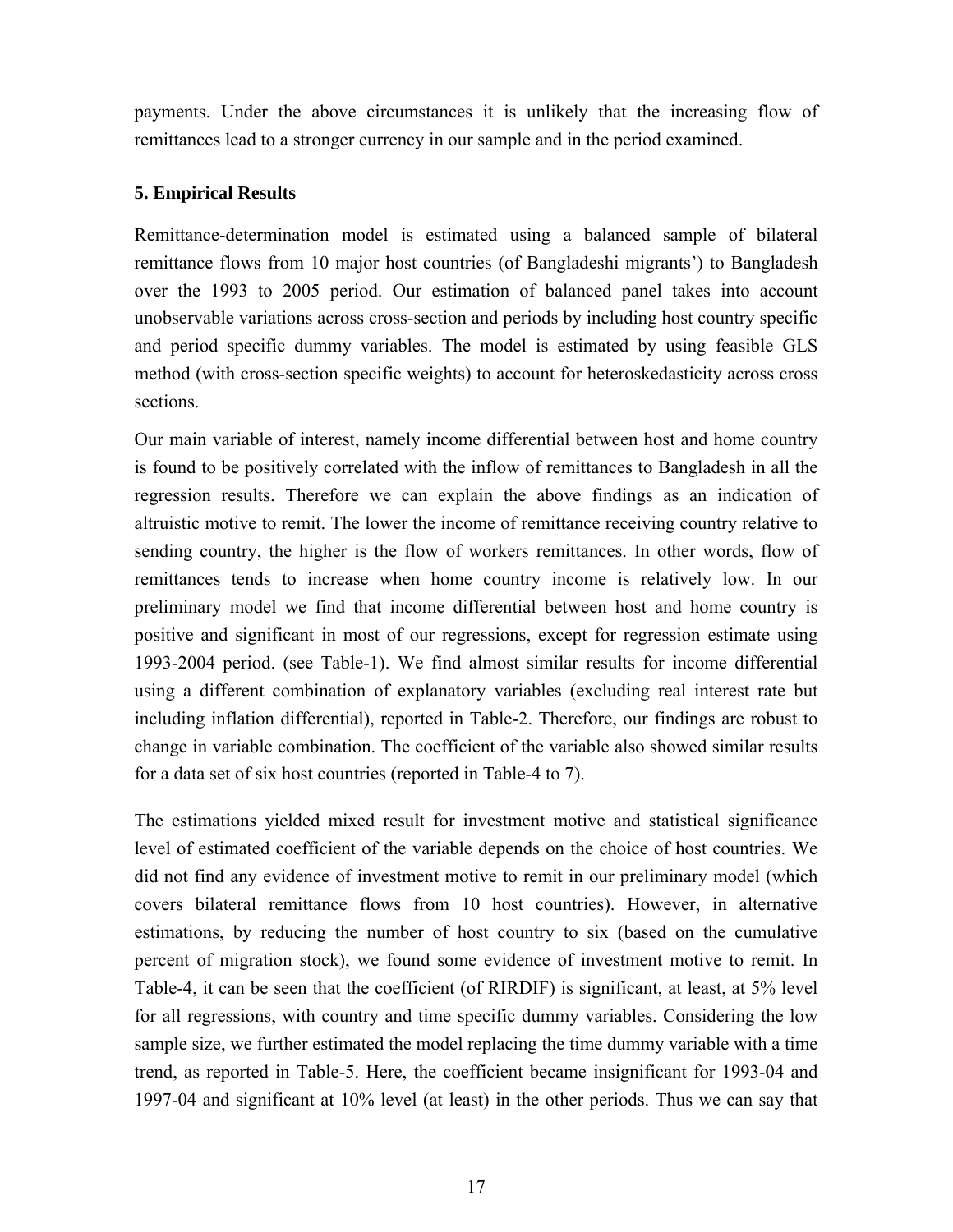there are some evidences of investment motive for the major host countries of Bangladeshi migrants.

We find that inflation differential (difference of home-host country inflation using consumer price index) is negatively correlated with the remittances where we exclude real interest rate but include inflation differential (reported in Table-2, 6, 7,). However, it is significant at only 10% level considering all the 10 countries for the latter two estimation period (1996-04 and 1997-04). We find a stronger evidence of negative relationship between inflation and remittances in the alternative model considering the major six host countries. The model with country and time specific dummy variables (Table-6) shows the coefficient is negative and significant at 5% level for all the periods. However, replacing the time dummy variable with a time trend (Table-7) we find that the coefficient is negative and significant at 5% level for regression estiamtes using sample periods 1994-05, 1995-05, 1995-05 and at 10% level for 1993-05 period, and became insignificant for regression estiamte using 1997-05 period. The findings reflect the fact that higher inflation in the home country relative to host country may have exerted some negative effect on the flow of remittances. Higher inflation in the home country which represents risk and uncertainty can discourage the migrant workers' to send more remittances.

Stock of migrants abroad is positively correlated with the level of remittance implying that growing stock of migrants abroad contribute to higher level of remittances. The above findings explain the reason why the workers' remittances is one of the most stable source of foreign currency around the world. The coefficient of dummy variable  $(D_{2001}USUK)$  is found to be positive in all the regressions, indicating that there was an upward shift in the flow of remittances from USA and UK, in the aftermath of September 11, 2001.

The coefficient of exchange rate has been found to be positive and significant in most of our regression analysis, implying that remittances tend to increase with the increase in the amount of domestic currency exchanged for a given amount of host country currency. The policy implication of this finding is that the remittance may also be negatively affected by the appreciation of domestic currency or stagnated with the stable currency. As in a floating exchange rate regime depreciation or appreciation of domestic currency mainly results from the demand and supply of foreign currency; increase in supply relative to its demand may lead to an appreciation of domestic currency, thereby causing the level of remittances to stagnate. Exchange rate depreciation, which generally reduces the difference between unofficial and official rate, may also positively affect the flow of remittances in recent times.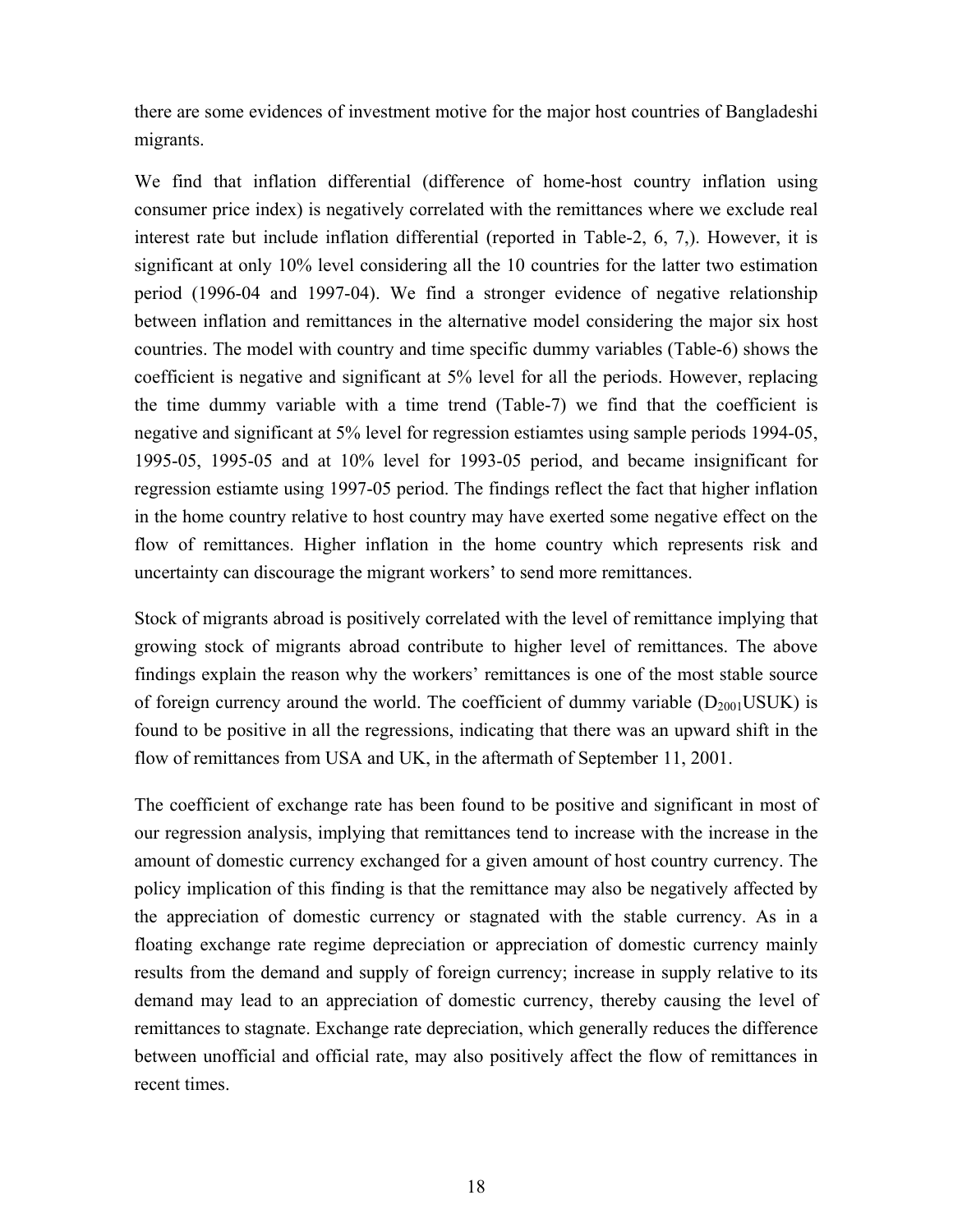# **Conclusion**

Over the last decade workers' remittances played a crucial role in the economic development of the country and is expected to remain so over the coming years. However, we could hardly trace any paper exploring the impact of macroeconomic variables on the workers' remittances in the context of Bangladesh. In this paper we have taken a moderate initiative to explore the issue using a balanced panel data set of bilateral remittance flows from 10 major host countries (of Bangladeshi migrants') to Bangladesh over the 1993 to 2004 period.

Using econometric techniques we find that income differential between host and home country significantly and positively correlate with the inflow of remittances to Bangladesh in all the regression results. We explained the above findings as an indication of altruistic motive to remit. On the other hand, real interest rate differential appears with a positive sign in our first sample (including 10 major host countries), but remains insignificant. The variable is found to be positively significant in our reduced sample (6 major host countries), providing some indication of investment motive to remit in the data set.

Inflation differential between home and host country is also found to be negatively correlated with the inflow of remittances, indicating that higher inflation in the home country relative to the host country may have exerted some negative effect on workers' remittances. Devaluation of domestic currency or (increase in exchange rate) appears to be positively correlated with the flow of workers' remittances in Bangladesh.

Besides, increase in stock of migrant workers abroad came out positively related with inward remittances in all the regression results. Probably growing stock of migrants' abroad contributed to the stability in the flow of workers' remittances source of foreign exchange earnings in Bangladesh.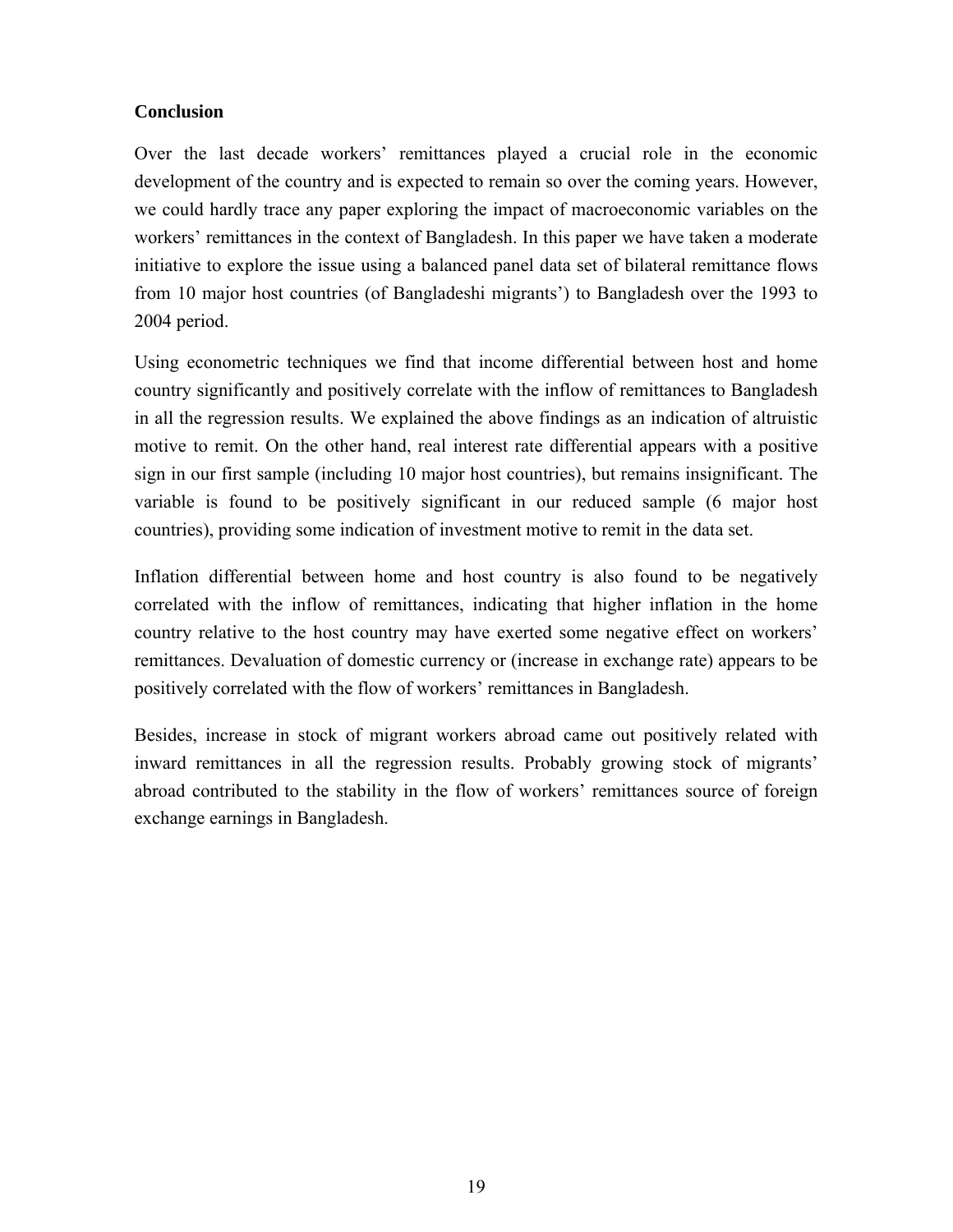| Dependent Variable: LREM?                      |       |       |       |       |             |  |  |  |
|------------------------------------------------|-------|-------|-------|-------|-------------|--|--|--|
| Method: Pooled EGLS (Cross-section weights)    |       |       |       |       |             |  |  |  |
| Date: 05/15/07 Time: 15:07                     |       |       |       |       |             |  |  |  |
| Sample Observations Period                     | 93-05 | 94-05 | 95-05 | 96-05 | 97-05       |  |  |  |
| Included observations: 12 for full sample size | 12    | 11    | 10    | 9     | 8           |  |  |  |
| Cross-sections included: 10                    | 10    | 10    | 10    | 10    | 10          |  |  |  |
| Total pool (balanced) observations: 120        | 120   | 110   | 100   | 90    | 80          |  |  |  |
| Variable                                       |       |       |       |       |             |  |  |  |
| $\mathcal{C}$                                  | 8.05  | 5.97  | 4.78  | 5.91  | <u>7.31</u> |  |  |  |
| Log of Migration stock (LMSTOCK)               | 0.65  | 0.66  | 0.66  | 0.61  | 0.48        |  |  |  |
| GDP (PPP) Host and Home Ratio                  | 0.04  | 0.07  | 0.11  | 0.14  | 0.15        |  |  |  |
| (GDPPPPR)                                      |       |       |       |       |             |  |  |  |
| Log of Nominal Exchange Rate (LNER)            | 0.64  | 1.15  | 1.40  | 1.20  | <u>1.23</u> |  |  |  |
| Real Interest Rate Differential Home-Host      | 0.00  | 0.00  | 0.01  | 0.01  | 0.00        |  |  |  |
| (RIRDIF)                                       |       |       |       |       |             |  |  |  |
| $D_{2001}$ USUK                                | 0.65  | 0.73  | 0.79  | 0.78  | 0.73        |  |  |  |

**Table 1: Regression Results for All Countries***-* With Income and Real Interest Rate Differential

Notes: 1. Linear estimation after one-step weighting matrix

2. Cross Section and Period Fixed Estimation

3. Cross-section SUR (PCSE) standard errors & covariance (d.f. corrected)

#### **Table 2: Regression Results for All Countries-** With Income and Inflation Differential

| Dependent Variable: LREM                       |         |         |           |         |             |  |  |  |
|------------------------------------------------|---------|---------|-----------|---------|-------------|--|--|--|
| Method: Pooled EGLS (Cross-section weights)    |         |         |           |         |             |  |  |  |
| Date: 05/15/07 Time: 15:12                     |         |         |           |         |             |  |  |  |
| Sample Observations Period                     | 93-05   | 94-05   | $95 - 05$ | 96-05   | 97-05       |  |  |  |
| Included observations: 12 for full sample size | 12      | 11      | 10        | 9       | 8           |  |  |  |
| Cross-sections included: 10                    | 10      | 10      | 10        | 10      | 10          |  |  |  |
| Total pool (balanced) observations: 120        | 120     | 100     | 100       | 90      | 80          |  |  |  |
| Variable                                       |         |         |           |         |             |  |  |  |
| C                                              | 7.65    | 5.55    | 4.62      | 6.09    | 7.54        |  |  |  |
| Log of Migration stock (LMSTOCK)               | 0.68    | 0.69    | 0.68      | 0.60    | 0.46        |  |  |  |
| GDP (PPP) Host and Home Ratio                  |         |         |           |         |             |  |  |  |
| (GDPPPPR)                                      | 0.04    | 0.07    | 0.11      | 0.14    | 0.16        |  |  |  |
| Log Nominal Exchange Rate (LNER)               | 0.68    | 1.19    | 1.42      | 1.22    | <u>1.28</u> |  |  |  |
| Inflation (CPI) Differential Home-Host         |         |         |           |         |             |  |  |  |
| (INFDIFCP)                                     | $-0.01$ | $-0.02$ | $-0.02$   | $-0.03$ | $-0.04$     |  |  |  |
| $D_{2001}$ USUK                                | 0.66    | 0.73    | 0.78      | 0.79    | 0.78        |  |  |  |

Notes: 1. Linear estimation after one-step weighting matrix

2. Cross Section and Period Fixed Estimation

3. Cross-section SUR (PCSE) standard errors & covariance (d.f. corrected)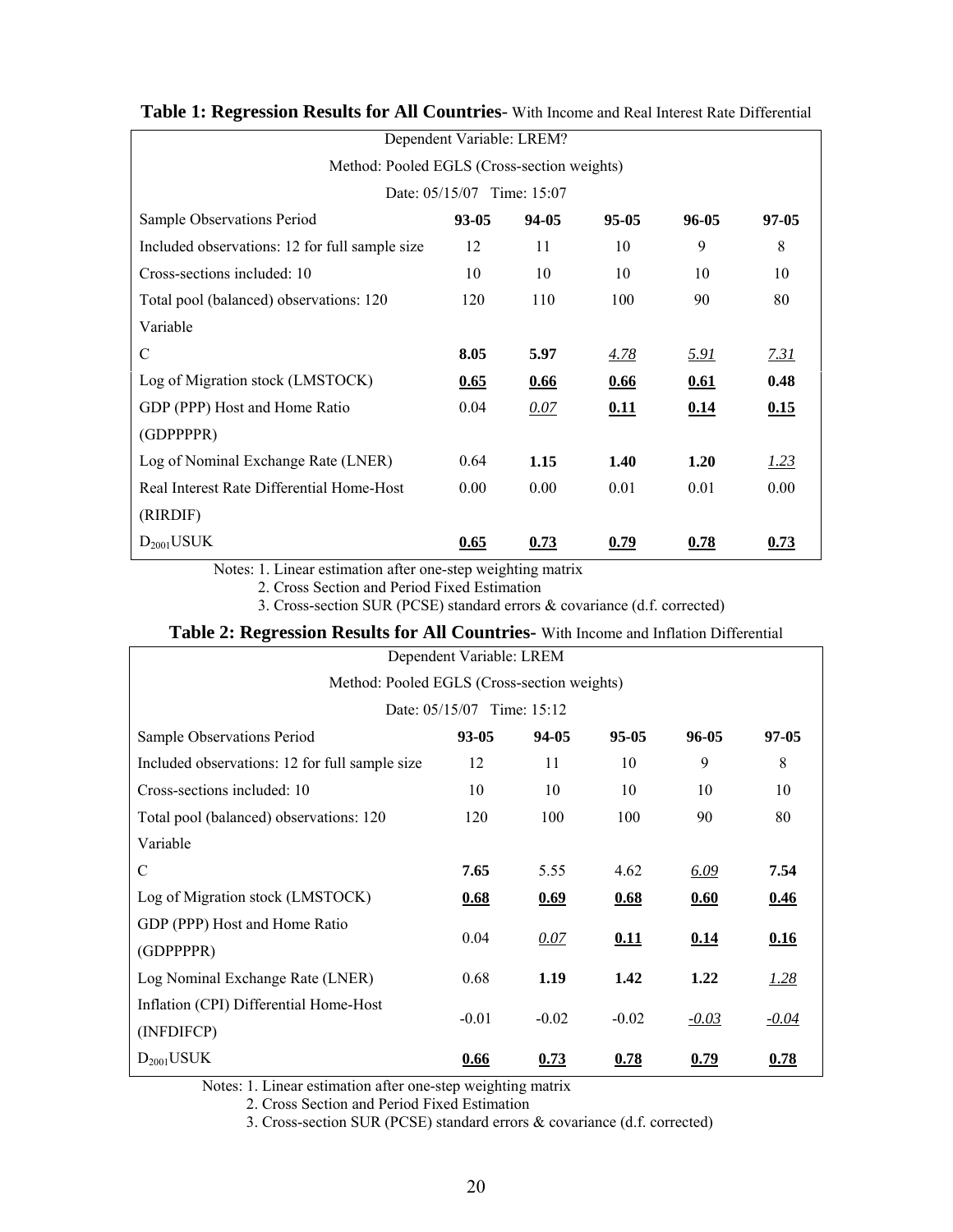| Dependent Variable: LREM?                      |         |       |         |             |         |  |  |  |
|------------------------------------------------|---------|-------|---------|-------------|---------|--|--|--|
| Method: Pooled EGLS (Cross-section weights)    |         |       |         |             |         |  |  |  |
| Date: 05/15/07 Time: 16:58                     |         |       |         |             |         |  |  |  |
| Sample Observations Period                     | 93-05   | 94-05 | 95-05   | 96-05       | 97-05   |  |  |  |
| Included Observations: 12 for full sample size | 12      | 11    | 10      | 9           | 8       |  |  |  |
| Cross-sections included: 10                    | 10      | 10    | 10      | 10          | 10      |  |  |  |
| Total pool (balanced) observations: 120        | 120     | 110   | 100     | 90          | 80      |  |  |  |
| Variable                                       |         |       |         |             |         |  |  |  |
| C                                              | 2.06    | 4.98  | 7.39    | 1.64        | $-1.60$ |  |  |  |
| Log of Migration stock (LMSTOCK)               | 0.64    | 0.62  | 0.61    | 0.55        | 0.34    |  |  |  |
| Log of Host Real GDP (LGDPH)                   | 0.23    | 0.07  | $-0.04$ | 0.24        | 0.43    |  |  |  |
| Log Nominal Exchange Rate (LNER)               | 0.79    | 1.17  | 1.33    | <u>1.13</u> | 1.39    |  |  |  |
| <b>RIRH</b>                                    | $-0.01$ | 0.00  | 0.00    | 0.00        | 0.00    |  |  |  |
| $D_{2001}$ USUK                                | 0.56    | 0.53  | 0.50    | 0.46        | 0.41    |  |  |  |

**Table 3: Regression Results for All Countries-** With Host Country Income and Real Interest Rate

Notes: 1. Linear estimation after one-step weighting matrix 2. Cross Section and Period fixed Estimation 3. Cross-section SUR (PCSE) standard errors & covariance (d.f. corrected)

# **Table 4: Regression Results for Selected Countries**

With Income Differential and Real Interest Rate Differential

| Dependent Variable: LREM?                      |           |       |           |             |         |  |  |  |
|------------------------------------------------|-----------|-------|-----------|-------------|---------|--|--|--|
| Method: Pooled EGLS (Cross-section weights)    |           |       |           |             |         |  |  |  |
| Date: 05/15/07 Time: 17:24                     |           |       |           |             |         |  |  |  |
| Sample Observations Period                     | $93 - 05$ | 94-05 | $95 - 05$ | 96-05       | 97-05   |  |  |  |
| Included Observations: 12 for full sample size | 12        | 11    | 10        | 9           | 8       |  |  |  |
| Cross-sections included: 6                     | 6         | 6     | 6         | 6           | 6       |  |  |  |
| Total observations: 72 for full sample (93-95) | 72        | 66    | 60        | 54          | 48      |  |  |  |
| Variable                                       |           |       |           |             |         |  |  |  |
| $\mathcal{C}$                                  | 7.41      | 5.60  | 4.07      | <u>5.41</u> | 9.23    |  |  |  |
| Log of Migration stock (LMSTOCK)               | 0.86      | 0.74  | 0.70      | 0.78        | 0.94    |  |  |  |
| GDP (PPP) Host and Home Ratio (GDPPPPR)        | 0.05      | 0.09  | 0.15      | 0.17        | 0.21    |  |  |  |
| Log Nominal Exchange Rate (LNER)               | 0.12      | 0.93  | 1.35      | 0.64        | $-1.06$ |  |  |  |
| Real Interest Rate Differential Home-Host      |           |       |           |             |         |  |  |  |
| (RIRDIF)                                       | 0.03      | 0.04  | 0.06      | 0.05        | 0.06    |  |  |  |
| $D_{2001}$ USUK                                | 0.72      | 0.82  | 0.93      | 0.93        | 0.87    |  |  |  |

Notes: 1. Linear estimation after one-step weighting matrix 2. Cross Section and Period fixed Estimation

3. Cross-section SUR (PCSE) standard errors & covariance (d.f. corrected)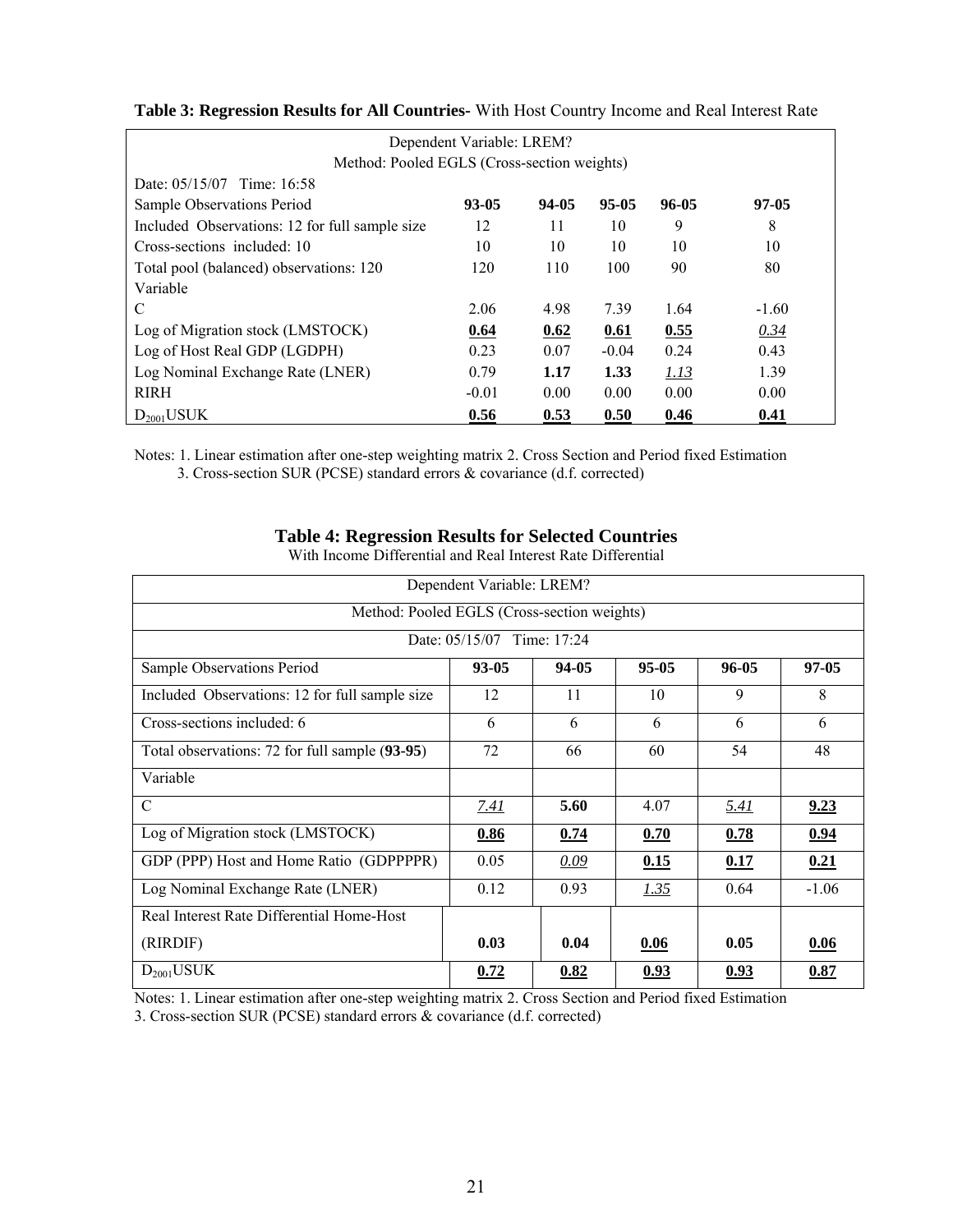## **Table 5: Regression Results for Selected Countries**

| Dependent Variable: LREM?                              |       |             |           |             |           |  |  |
|--------------------------------------------------------|-------|-------------|-----------|-------------|-----------|--|--|
| Method: Pooled EGLS (Cross-section weights)            |       |             |           |             |           |  |  |
| Date: 05/15/07 Time: 17:27                             |       |             |           |             |           |  |  |
| Sample Observations Period                             | 93-05 | 94-05       | $95 - 05$ | 96-05       | $97 - 05$ |  |  |
| Included Observations: 12 for full sample size         | 12    | 11          | 10        | 9           | 8         |  |  |
| Cross-sections included: 6                             | 6     | 6           | 6         | 6           | 6         |  |  |
| Total pool (balanced) observations: 72 for full sample | 72    | 66          | 60        | 54          | 48        |  |  |
| Variable                                               |       |             |           |             |           |  |  |
| C                                                      | 6.54  | <u>4.68</u> | 4.02      | <u>4.53</u> | 8.09      |  |  |
| Log of Migration stock (LMSTOCK)                       | 0.68  | 0.67        | 0.72      | 0.79        | 0.90      |  |  |
| GDP (PPP) Host and Home Ratio (GDPPPPR)                | 0.06  | 0.09        | 0.13      | 0.15        | 0.18      |  |  |
| Log Nominal Exchange Rate (LNER)                       | 0.92  | 1.45        | 1.38      | 0.82        | $-0.84$   |  |  |
| Real Interest Rate Differential Home-Host (RIRDIF)     | 0.01  | 0.01        | 0.01      | 0.01        | 0.01      |  |  |
| $D_{2001}$ USUK                                        | 0.80  | 0.87        | 0.92      | 0.88        | 0.79      |  |  |
| <b>TREND</b>                                           | 0.02  | $-0.01$     | 0.00      | 0.03        | 0.12      |  |  |

With Income Differential and Real Interest Rate Differential (With a time trend)

Linear estimation after one-step weighting matrix

Notes: 1. Linear estimation after one-step weighting matrix 2. Cross Section Fixed Estimation and a time trend 3. Cross-section SUR (PCSE) standard errors & covariance (d.f. corrected)

### **Table 6: Regression Results for Selected Countries**

| With Income Differential and Inflation Differential |  |  |
|-----------------------------------------------------|--|--|

| Dependent Variable: LREM?                      |         |         |           |         |              |  |  |  |
|------------------------------------------------|---------|---------|-----------|---------|--------------|--|--|--|
| Method: Pooled EGLS (Cross-section weights)    |         |         |           |         |              |  |  |  |
| Date: 05/15/07 Time: 17:35                     |         |         |           |         |              |  |  |  |
| Sample Observations Period                     | 93-05   | 94-05   | $95 - 05$ | 96-05   | 97-05        |  |  |  |
| Included Observations: 12 for full sample size | 12      | 11      | 10        | 9       | 8            |  |  |  |
| Cross-sections included: 6                     | 6       | 6       | 6         | 6       | 6            |  |  |  |
| Total observations: 72 for full sample (93-95) | 72      | 66      | 60        | 54      | 48           |  |  |  |
| Variable                                       |         |         |           |         |              |  |  |  |
| $\mathcal{C}$                                  | 7.20    | 5.37    | 4.39      | 6.16    | <u>11.01</u> |  |  |  |
| Log of Migration stock (LMSTOCK)               | 0.89    | 0.77    | 0.70      | 0.72    | 0.92         |  |  |  |
| GDP (PPP) Host and Home Ratio (GDPPPPR)        | 0.05    | 0.09    | 0.13      | 0.16    | 0.19         |  |  |  |
| Log Nominal Exchange Rate (LNER)               | 0.12    | 0.96    | 1.39      | 0.76    | <u>-1.35</u> |  |  |  |
| Inflation (CPI) Differential Home-Host         |         |         |           |         |              |  |  |  |
| (INFDIFCP)                                     | $-0.05$ | $-0.07$ | $-0.07$   | $-0.09$ | $-0.09$      |  |  |  |
| $D_{2001}$ USUK                                | 0.68    | 0.74    | 0.82      | 0.84    | 0.78         |  |  |  |

Notes: 1. Linear estimation after one-step weighting matrix 2. Cross Section and Period Fixed Estimation

3. Cross-section SUR (PCSE) standard errors & covariance (d.f. corrected)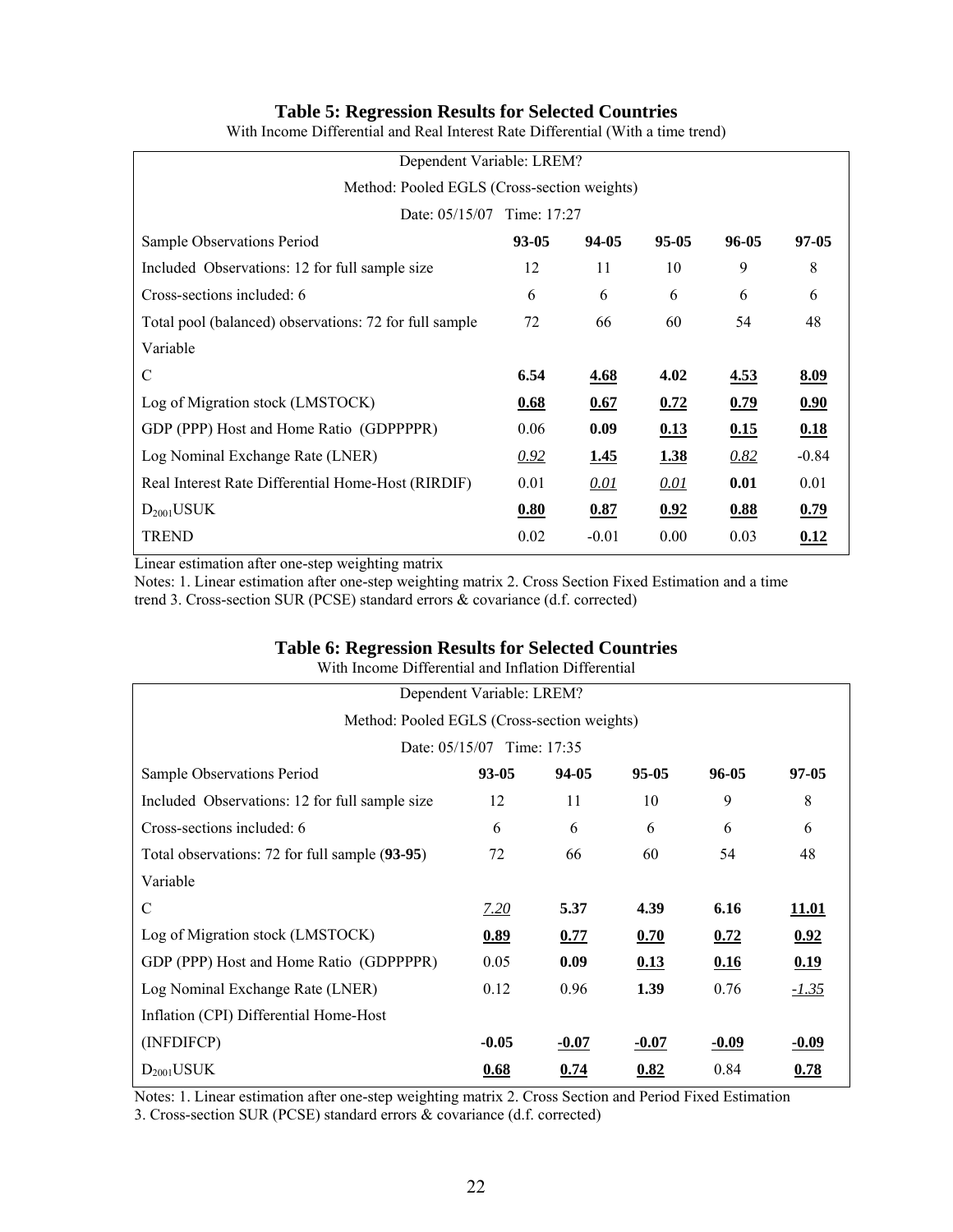## **Table 7 : Regression Results for Selected Countries**

| Dependent Variable: LREM?                      |         |          |         |         |           |  |  |  |
|------------------------------------------------|---------|----------|---------|---------|-----------|--|--|--|
| Method: Pooled EGLS (Cross-section weights)    |         |          |         |         |           |  |  |  |
| Date: 05/15/07 Time: 17:38                     |         |          |         |         |           |  |  |  |
| Sample Observations Period                     | 93-95   | 94-05    | 95-05   | 96-05   | $97 - 05$ |  |  |  |
| Included Observations: 12 for full sample size | 12      | 11       | 10      | 9       | 8         |  |  |  |
| Cross-sections included: 6                     | 6       | 6        | 6       | 6       | 6         |  |  |  |
| Total observations: 72 for full sample (93-95) | 72      | 66       | 60      | 54      | 48        |  |  |  |
| Variable                                       |         |          |         |         |           |  |  |  |
| C                                              | 6.46    | 4.59     | 4.03    | 4.64    | 8.05      |  |  |  |
| Log of Migration stock (LMSTOCK)               | 0.68    | 0.68     | 0.72    | 0.79    | 0.89      |  |  |  |
| GDP (PPP) Host and Home Ratio (GDPPPPR)        | 0.06    | 0.09     | 0.13    | 0.15    | 0.17      |  |  |  |
| Log Nominal Exchange Rate (LNER)               | 0.96    | 1.46     | 1.35    | 0.81    | $-0.79$   |  |  |  |
| Inflation (CPI) Differential Home-Host         |         |          |         |         |           |  |  |  |
| (INFDIFCP)                                     | $-0.01$ | $-0.01$  | $-0.01$ | $-0.01$ | $-0.01$   |  |  |  |
| $D_{2001}$ USUK                                | 0.80    | 0.86     | 0.91    | 0.88    | 0.77      |  |  |  |
| <b>TREND</b>                                   | 0.02    | $-0.002$ | 0.01    | 0.04    | 0.12      |  |  |  |

With Income Differential and Inflation Differential (With a time trend)

Notes: 1. Linear estimation after one-step weighting matrix 2. Cross Section Fixed Estimation and a time trend 3. Cross-section SUR (PCSE) standard errors & covariance (d.f. corrected)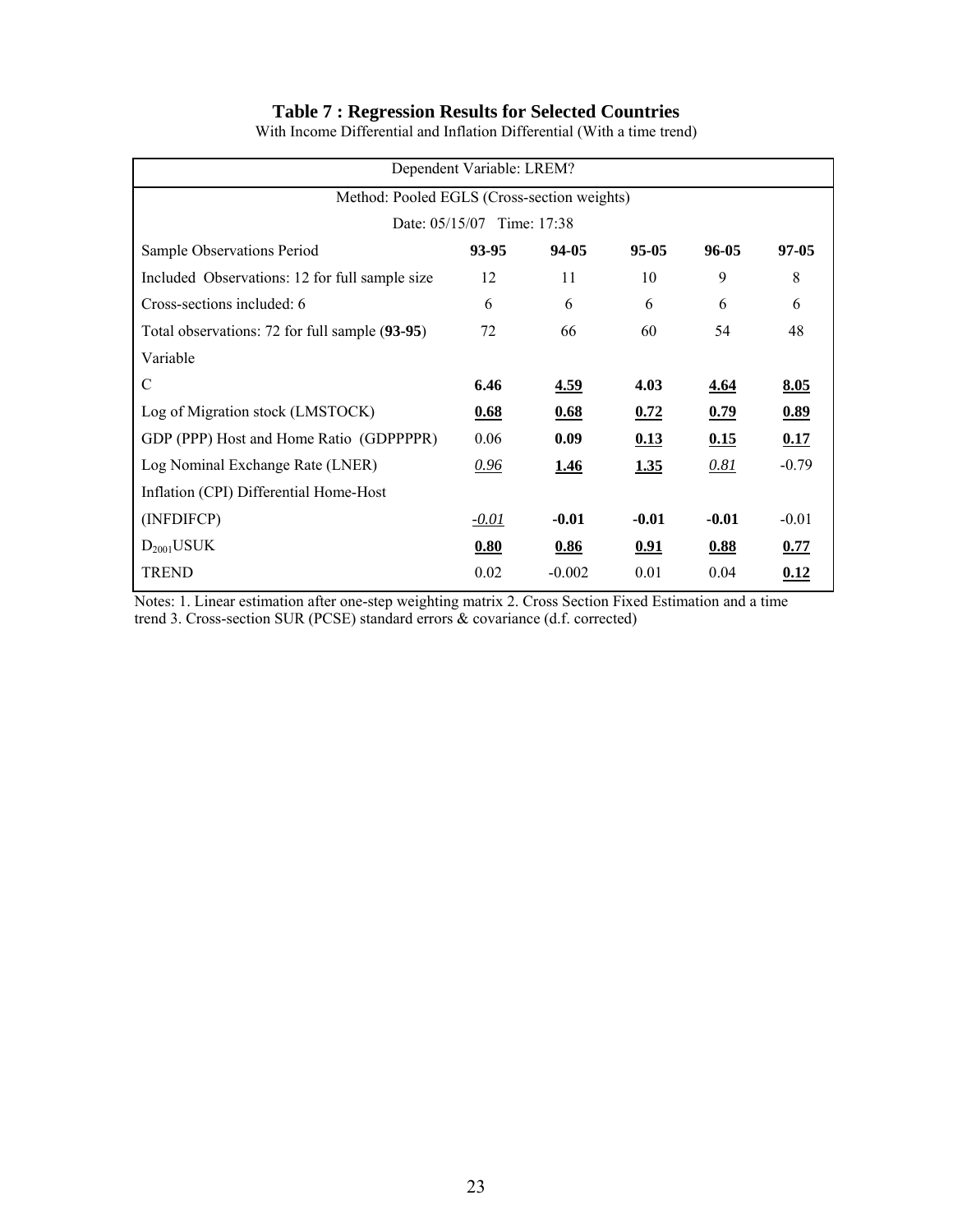# *References*

- Addison, E.K.Y. (2004), *The Macroeconomic Impact of Remittances in Ghana,* Bank of Ghana, Ghana.
- Aydas, Osman Tuncay, Bilin Neyapti and Kivilcim Metin-Ozcan (2004), *Determinants of Workers Remittances: The Case of Turkey,* Bilkent University, Ankara, Turkey.
- Bahar, Habibullah, Abdul Awwal Sarker and Ballal Hossain (2006), *The Flow of Workers' Remittances in Bangladesh: Performance, Challenges and Policy Options,* Draft Working Paper, Bangladesh Bank, Dhaka.
- Bouhga-Hagbe, Jacques (2004), *A Theory of Workers' Remittances With an Application to Morocco,* IMF Working Paper no. WP/04/194, Middle-East and Central Asia Department, IMF, Washington D.C.
- Bouhga-Hagbe, Jacques (2006), *Altruism and Workers' Remittances: Evidence from Selected Countries in the Middle East and Central Asia,* IMF Working Paper no. WP/06/130, Middle-East and Central Asia Department, IMF, Washington D.C.
- Bruyn, Tom de, and Umbareen Kuddus (2005), *Dynamics of Remittance Utilization in Bangladesh,* IOM Migration Research Series, Regional Office for South Asia, International Organization for Migration, Geneva.
- Chami, Ralph, Connel Fullenkamp and Samir Jahjah (2005), Are Immigrant Remittance Flows a Source of Capital for Development?*,* IMF Staff Papers, Vol. 52, No. 1, IMF, Washington D.C..
- Chamon, Marcos, Romuald Semblat and Anne Morant (2005), *SAMOA: Selected Issues and Statistical Appendix*, Asia and Pacific Department, IMF, Washington  $D.C.$
- Das. H. K. (1981), *Impact of Migration and Money Remittances on the Economy of Developing Nations (A case Study of Bangladesh),* Journal of the Institute of Bankers Bangladesh, Vol.13, Dhaka.
- Deb, N. C. (1988), *Consumption Pattern in Rural Bangladesh,* The Bangladesh Development Studies, BIDS, Dhaka.
- Doorn, Judith van (2005), *Migration, remittances and small enterprise development,* ILO, Jeneva.
- Global Economic Prospects (2006), World Bank, Washington D. C..
- Gupta, Poonam (2005), *Macroeconomic Determinants of Remittances: Evidence from India,* IMF Working Paper no. WP/05/224, European Department, IMF, Washington D. C.
- Hyder, Zulfiqar (2002), Workers' Remittances, *Resident FCAs and Kerb Premium: A Cointegration Analysis,* State Bank of Pakistan Working Paper No. 2/02, State Bank of Pakistan, Karachi.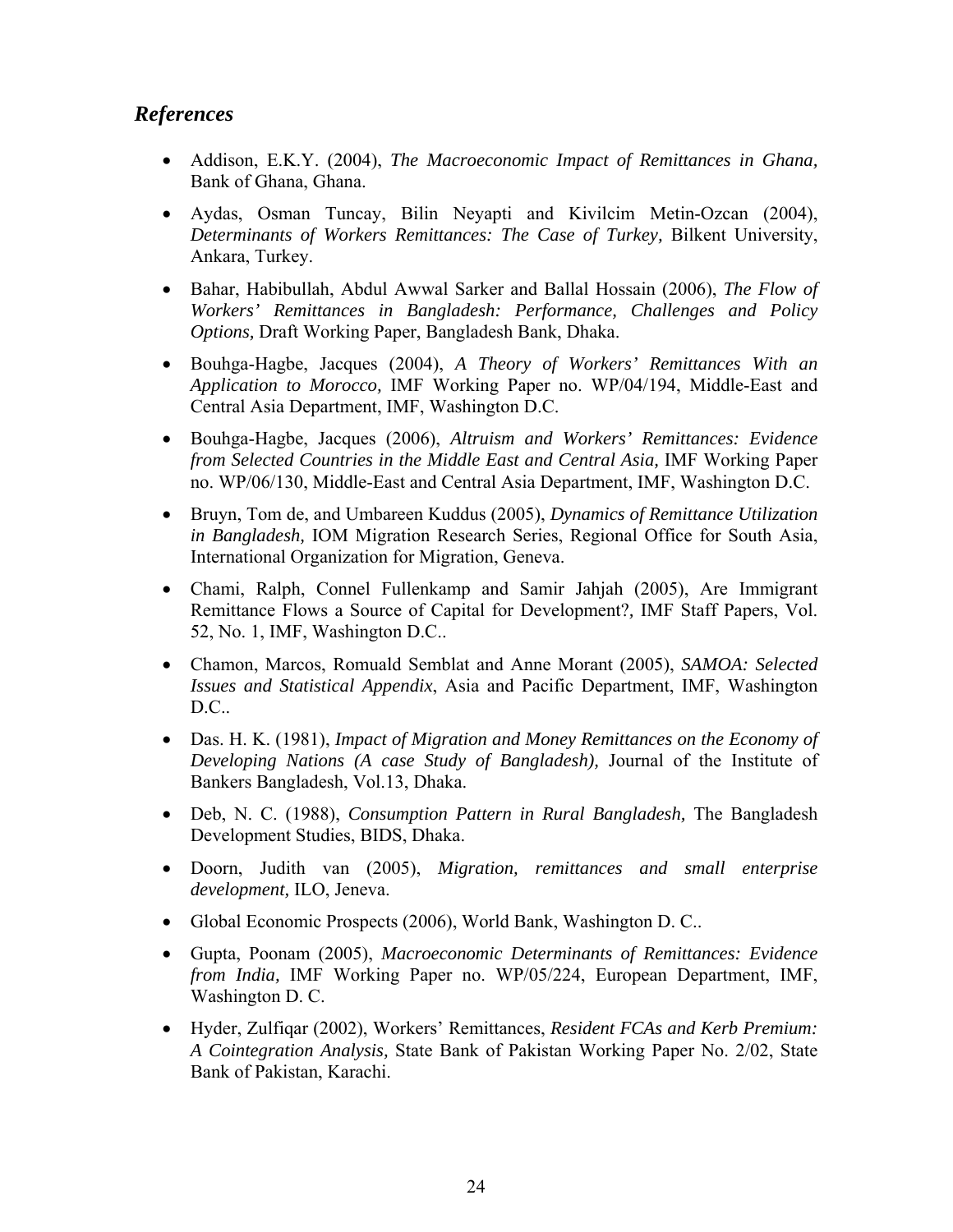- Mahmood, R. A. (1991), *International Migration, Remittances and Development: Untapped Potentials for Bangladesh,* BIISS Journal, Vol 12, No. 4, Bangladesh Institute of International Strategic Studies, Dhaka.
- Puri, Shivani and Tineke Ritzema (2005), *Migrant Worker Remittances, Microfinance and the Informal Economy: Prospects and Issues,* ILO Working Paper no. 21, Social Finance Unit, ILO, Jeneva.
- Quartey, Peter and Theresa Blankson (2004), *Do Migrant Remittances Minimize the Impact of Macro-volatility on the Poor in Ghana?,* A report submitted to the Global Development Network.
- Rahman, A-M. M. Abdel (2003), *The Determinants of Foreign Worker Remittances in the Kingdom of Saudi Arabia,* Department of Economics, King Saud University.
- Schiopu, I. and N. Siegfried (2006), *Determinants of Workers' Remittances: Evidence from The European Neighbouring Region*, Working Paper No. 688 European Central Bank.
- Siddiqui, Tasneem (2004), *Efficiency of Migrant Workers' Remittance: The Bangladesh Case,* ADB, Manila.
- Siddiqui, Tasneem and Chowdhury R Abrar (2001), *Migrant Worker Remittancs and Micro-finance in Bangladesh,* Refugee and Migratory Movements Research Unit, International Labour Office, Dhaka.
- Silva, Carlos Vargas and Peng Huang (2005), *Macroeconomic Determinants of Workers' Remittances: Host vs. Home Country's Economic Conditions,*  Department of Economics, Western Michigan University.
- Silva, Carlos Vargas (2005), *The Effect of Foreign Exchange Risk and Return on Workers' Remittances,* Department of Economics, Western Michigan University.
- Straubhaar, Thomas and Florin P. Vădean (2004), *International Migrant Remittances and their Role in Development,* Organisation for Economic Cooperation and Development (OECD), Paris.
- UK Department for International Development (2003), *Migrant Remittances to Developing Countries, A Scoping Study: Overview and Introduction to Issues for Por-poor Financial Services,* DFID, UK.
- World Bank (2006), *Global Economic Prospects,* World Bank, Washington D.C.